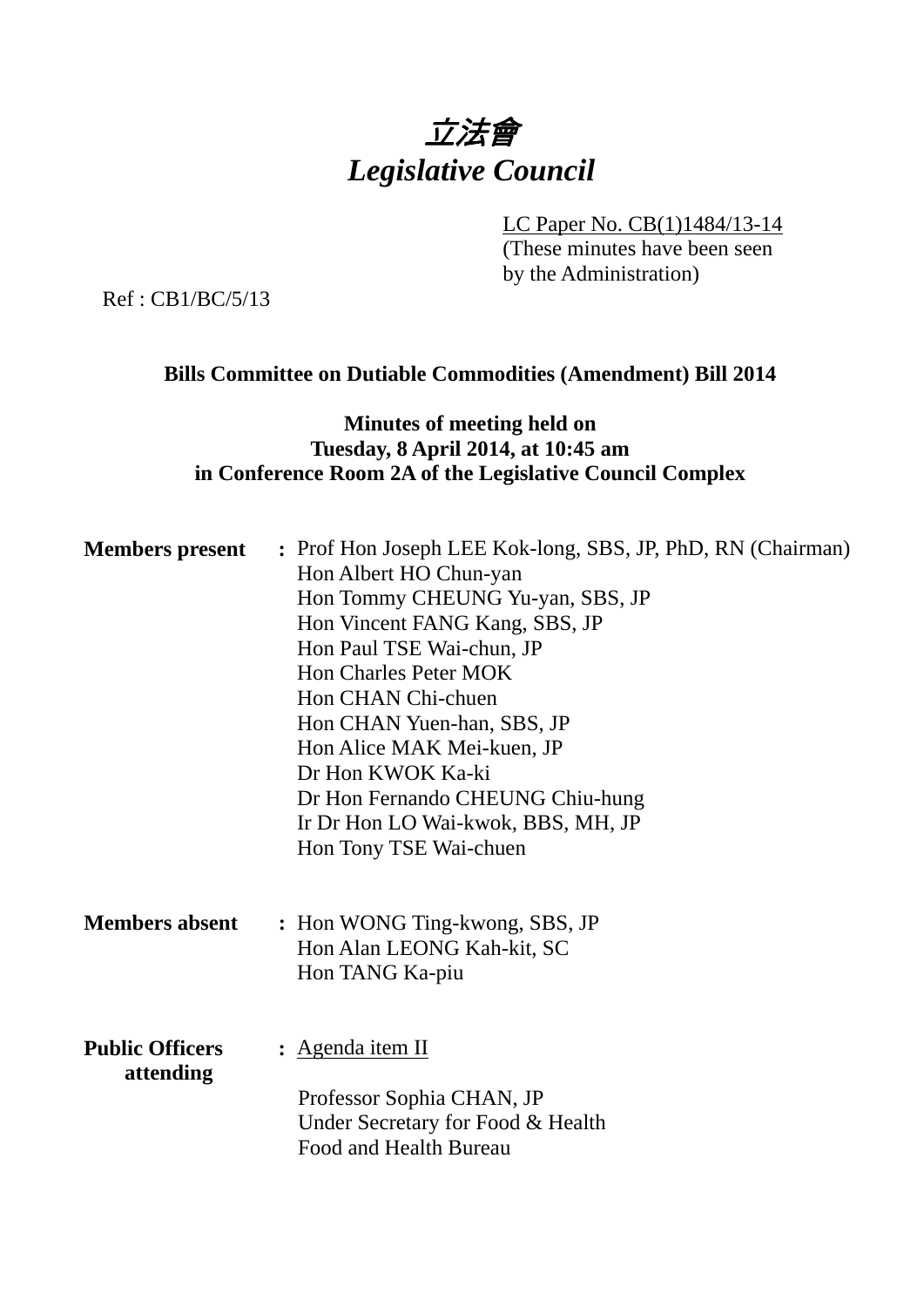|                                          | Mr Davey CHUNG<br>Deputy Secretary for Food & Health (Health) 2<br>Food and Health Bureau                       |
|------------------------------------------|-----------------------------------------------------------------------------------------------------------------|
|                                          | Miss Wendy AU<br>Principal Assistant Secretary for Food and Health (Health) SD1<br>Food and Health Bureau       |
|                                          | Mr Albert HO<br>Assistant Commissioner (Intelligence and Investigation)<br><b>Customs and Excise Department</b> |
|                                          | Dr Christine WONG<br>Head (Tobacco Control Office)<br>Department of Health                                      |
| <b>Clerk in attendance : Mr Derek LO</b> | Chief Council Secretary (1)5                                                                                    |
| <b>Staff in attendance</b>               | : Mr Bonny LOO<br><b>Assistant Legal Adviser 3</b>                                                              |
|                                          | Mr Hugo CHIU<br>Council Secretary (1)4                                                                          |
|                                          | <b>Ms Michelle NIEN</b><br>Legislative Assistant (1)5                                                           |

Action

### **I Election of Chairman**

 Mr Albert HO, the member who had the highest precedence in the Council among all members of the Bills Committee present, presided over the election of the Chairman of the Bills Committee. He invited nominations for the chairmanship of the Bills Committee.

2. Prof Joseph LEE Kok-long was nominated by Miss Alice MAK Mei-kuen and the nomination was seconded by Mr Charles Peter MOK. Prof LEE accepted the nomination. There was no other nomination. Prof LEE was elected as Chairman.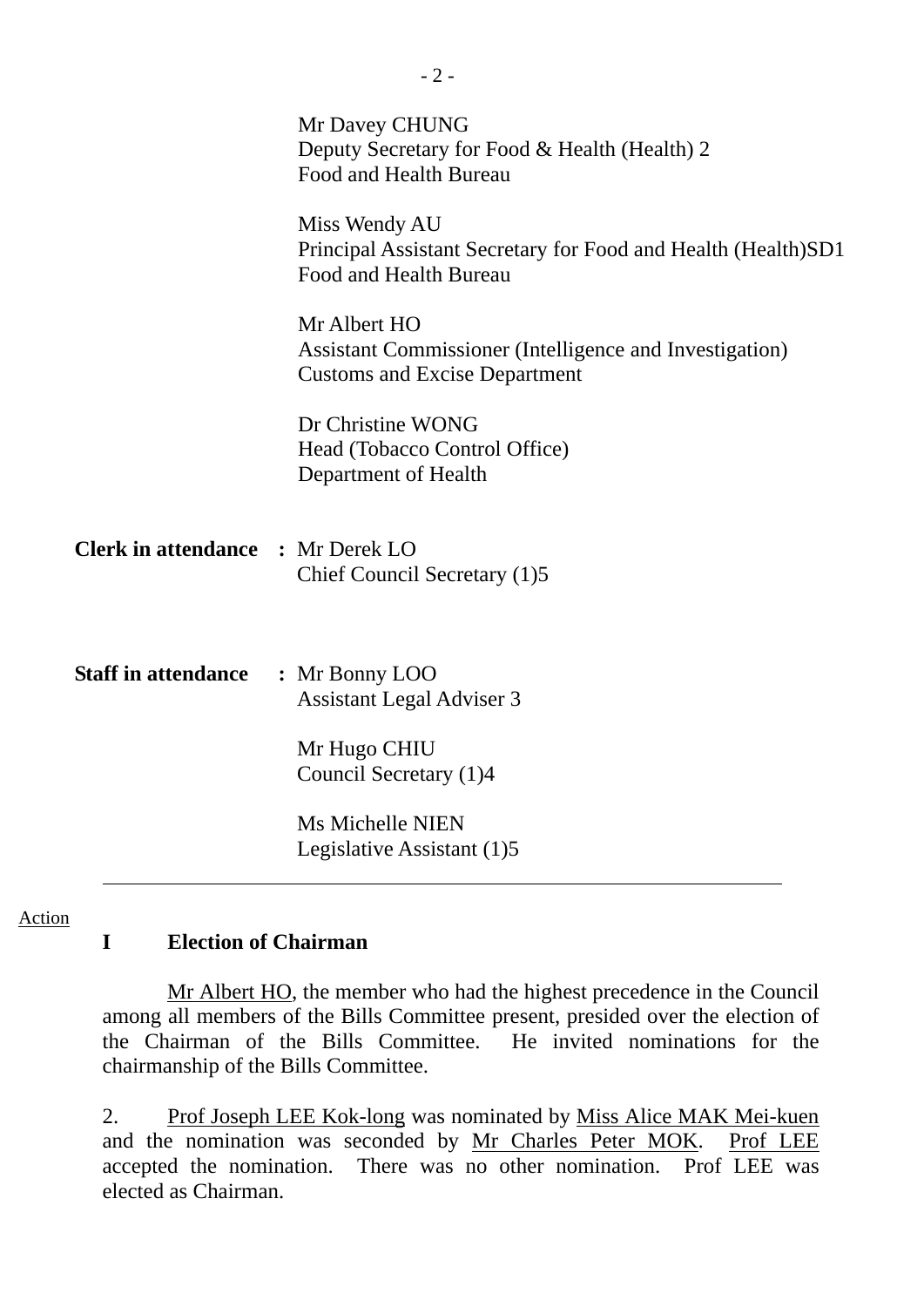#### Action  $-3$  -

3. Members agreed that there was no need to elect a Deputy Chairman.

## **II Meeting with the Administration**

| (LC Paper No CB(3)451/13-14        | $-$ The Bill                      |
|------------------------------------|-----------------------------------|
| File Ref: FH CR1/4041/05           | -Legislative Council Brief issued |
|                                    | by the Food and Health Bureau     |
| LC Paper No. LS35/13-14            | -Legal Service Division Report    |
| LC Paper No. $CB(1)1198/13-14(01)$ | —Marked-up copy of the Bill       |
|                                    | prepared by the Legal Service     |
|                                    | Division (Restricted to members)  |
| LC Paper No. CB(1)1198/13-14(02)   | -Paper on Dutiable Commodities    |
|                                    | (Amendment) Bill 2014 prepared    |
|                                    | the Legislative Council<br>by     |
|                                    | Secretariat (background brief))   |

4. The Bills Committee deliberated (Index of proceedings attached at **Appendix**).

### Follow-up actions required of the Administration

Admin. 5. The Administration was requested to provide supplementary information on the following matters –

- (a) whether the Tobacco Control Office would proactively inspect black spots of illegal smoking;
- (b) measures taken by the Administration to tackle the recent increase in the number of female and juvenile smokers, including education, publicity work and relevant collaborations with non-governmental organizations;
- (c) the amount of revenue each year from tobacco duty vis-a-vis the amount of resources allocated each year on smoking prevention and cessation services in recent years (in order to demonstrate whether there is a corresponding increase in the latter following the last two occasions of increases of tobacco duty in 2009 and 2011); and
- (d) details on smoking prevention and cessation education and publicity activities conducted by the Administration in recent years, including expenditure on the relevant Announcements of Public Interest.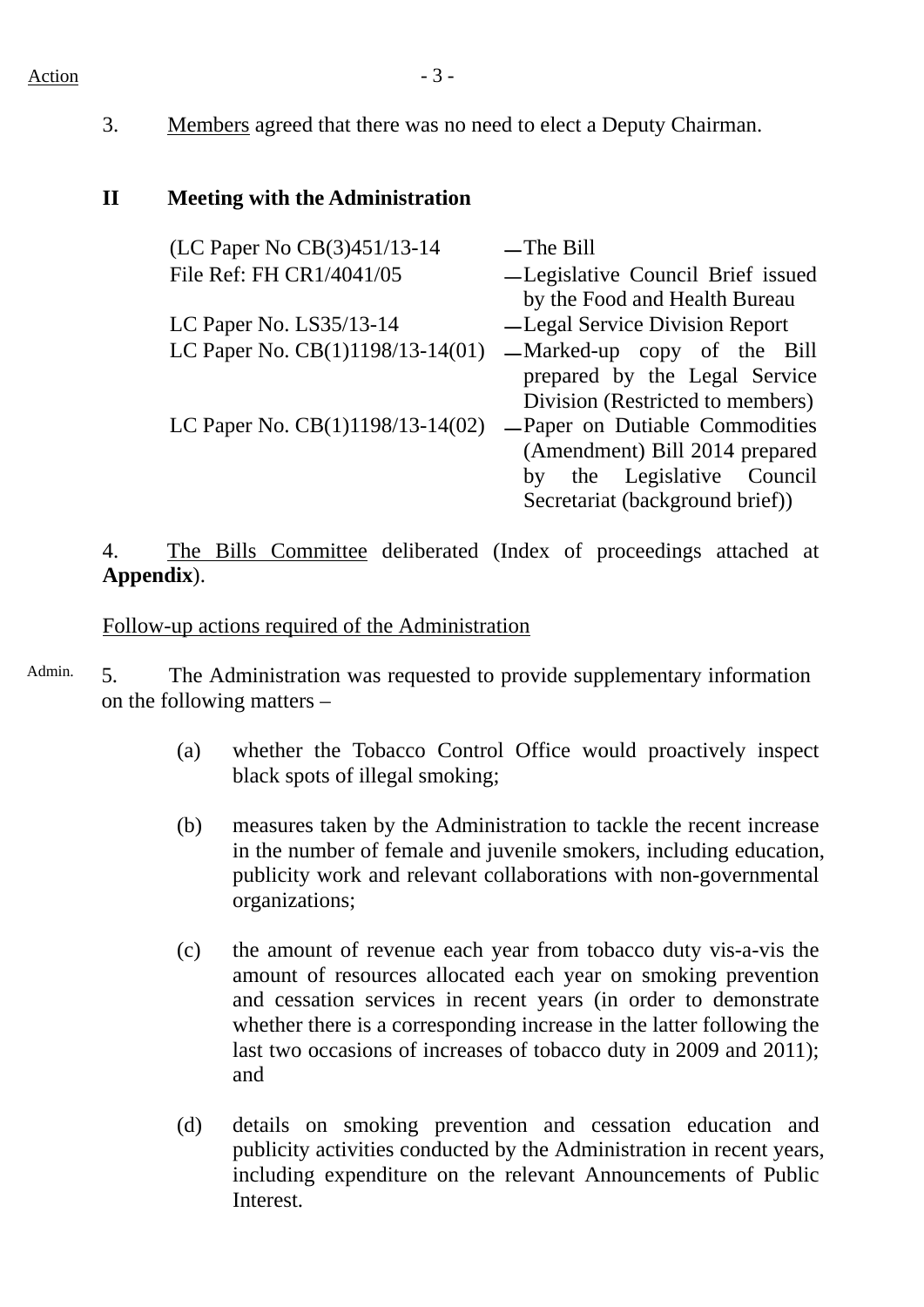#### Way forward

6. The Chairman said that the Bills Committee had completed scrutiny of the Bill. The Bills Committee supported the Administration to resume the Second Reading debate on the Bill. The Administration would decide when the Second Reading debate on the Bill would be resumed in due course.

7. Members agreed that no further meeting would be held.

#### **III Any other business**

8. There being no other business, the meeting ended at 12:48 pm.

Council Business Division 1 Legislative Council Secretariat 23 May 2014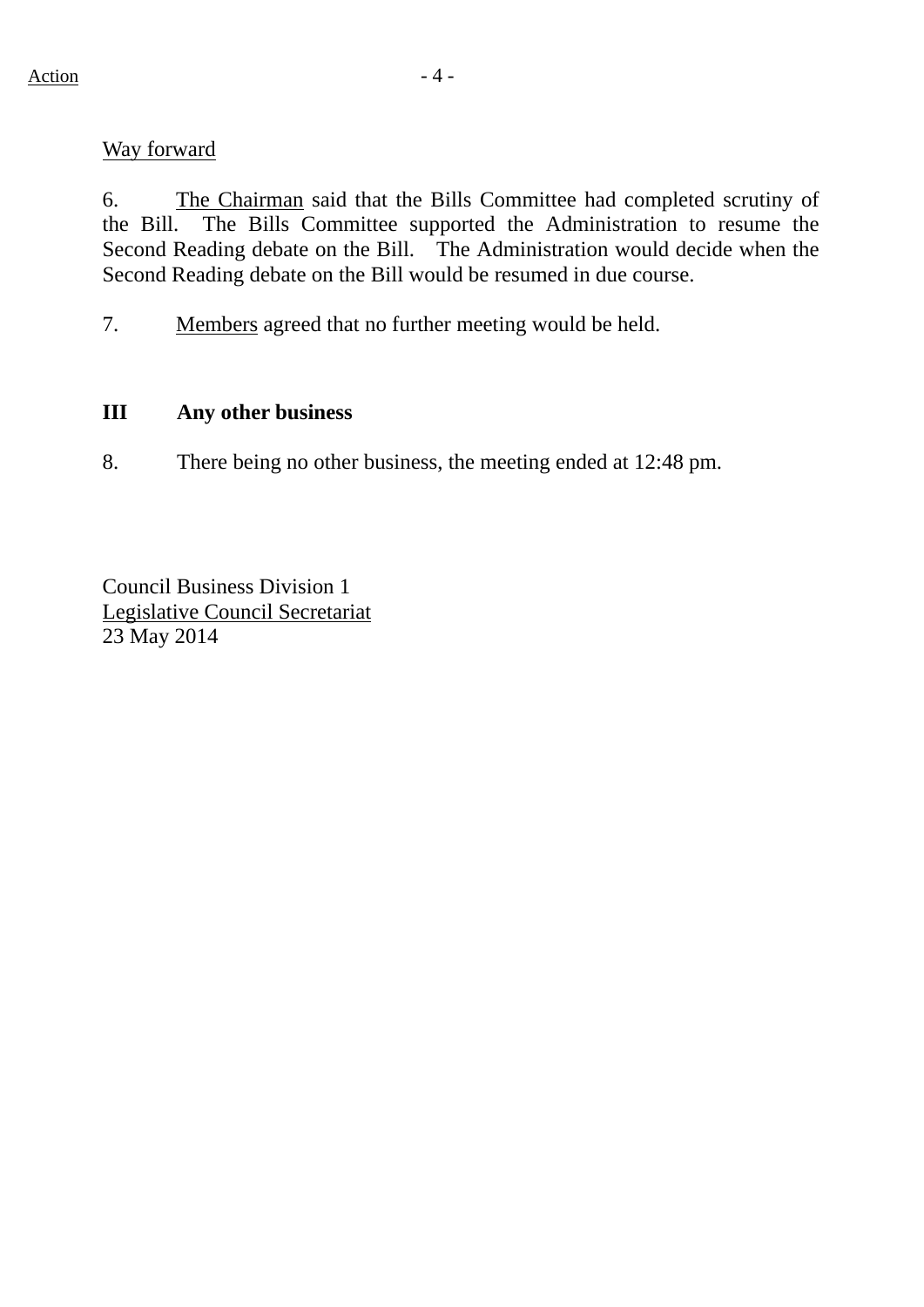#### **Proceedings of meeting of Bills Committee on Dutiable Commodities (Amendment) Bill 2014 on Tuesday, 8 April 2014, at 10:45 am in Conference Room 2A of the Legislative Council Complex**

| <b>Time</b><br>marker | <b>Speaker</b>                            | Subject(s)                                                                                                                                                                                                                                                                                                                                                                                                                                                                                                                                                                                                                                                                                                                                                                                                                                                                                                                                                                                                                                                                                                                                        | <b>Action required</b> |
|-----------------------|-------------------------------------------|---------------------------------------------------------------------------------------------------------------------------------------------------------------------------------------------------------------------------------------------------------------------------------------------------------------------------------------------------------------------------------------------------------------------------------------------------------------------------------------------------------------------------------------------------------------------------------------------------------------------------------------------------------------------------------------------------------------------------------------------------------------------------------------------------------------------------------------------------------------------------------------------------------------------------------------------------------------------------------------------------------------------------------------------------------------------------------------------------------------------------------------------------|------------------------|
|                       | <b>Election of Chairman</b>               |                                                                                                                                                                                                                                                                                                                                                                                                                                                                                                                                                                                                                                                                                                                                                                                                                                                                                                                                                                                                                                                                                                                                                   |                        |
| $000104 -$<br>000208  | Mr Albert HO<br>Miss Alice MAK            | <b>Election of Chairman</b>                                                                                                                                                                                                                                                                                                                                                                                                                                                                                                                                                                                                                                                                                                                                                                                                                                                                                                                                                                                                                                                                                                                       |                        |
|                       | <b>Meeting with the Administration</b>    |                                                                                                                                                                                                                                                                                                                                                                                                                                                                                                                                                                                                                                                                                                                                                                                                                                                                                                                                                                                                                                                                                                                                                   |                        |
| $000209 -$<br>000743  | Chairman<br>Administration                | and<br>briefing<br>Introductory remarks<br>by<br>the<br>Administration on the Dutiable Commodities<br>(Amendment) Bill 2014 ("the Bill")                                                                                                                                                                                                                                                                                                                                                                                                                                                                                                                                                                                                                                                                                                                                                                                                                                                                                                                                                                                                          |                        |
| $000744 -$<br>001546  | Chairman<br>Mr Tony TSE<br>Administration | Mr Tony TSE expressed support for the Bill and<br>the following concern $-$<br>(a) the number of juvenile smokers was rising;<br>(b) it was difficult to uphold indoor smoking ban in<br>some food premises;<br>(c) some tourists might not be aware of the<br>smoking ban implemented in Hong Kong; and<br>(d) the Administration should strengthen the<br>relevant publicity against smoking offences at<br>food premises (e.g. placing posters and<br>reporting hotline information in prominent<br>positions inside the premises.) The Tobacco<br>Control Office ("TCO") should be made more<br>accessible to the public.<br>The Administration responded as follows –<br>(a) After the implementation of indoor smoking<br>ban in 2007, TCO had deployed dedicated<br>officers to tackle illegal smoking in statutory<br>no smoking areas upon receipt of complaints;<br>(b) TCO had strengthened its inspection.<br>In<br>2013, TCO issued some 8 000 fixed penalty<br>notices while the number of complaints<br>received had dropped;<br>(c) The Administration recognized the need for<br>education<br>strengthening<br>publicity,<br>and |                        |
|                       |                                           | including promotion of the hotline<br>for                                                                                                                                                                                                                                                                                                                                                                                                                                                                                                                                                                                                                                                                                                                                                                                                                                                                                                                                                                                                                                                                                                         |                        |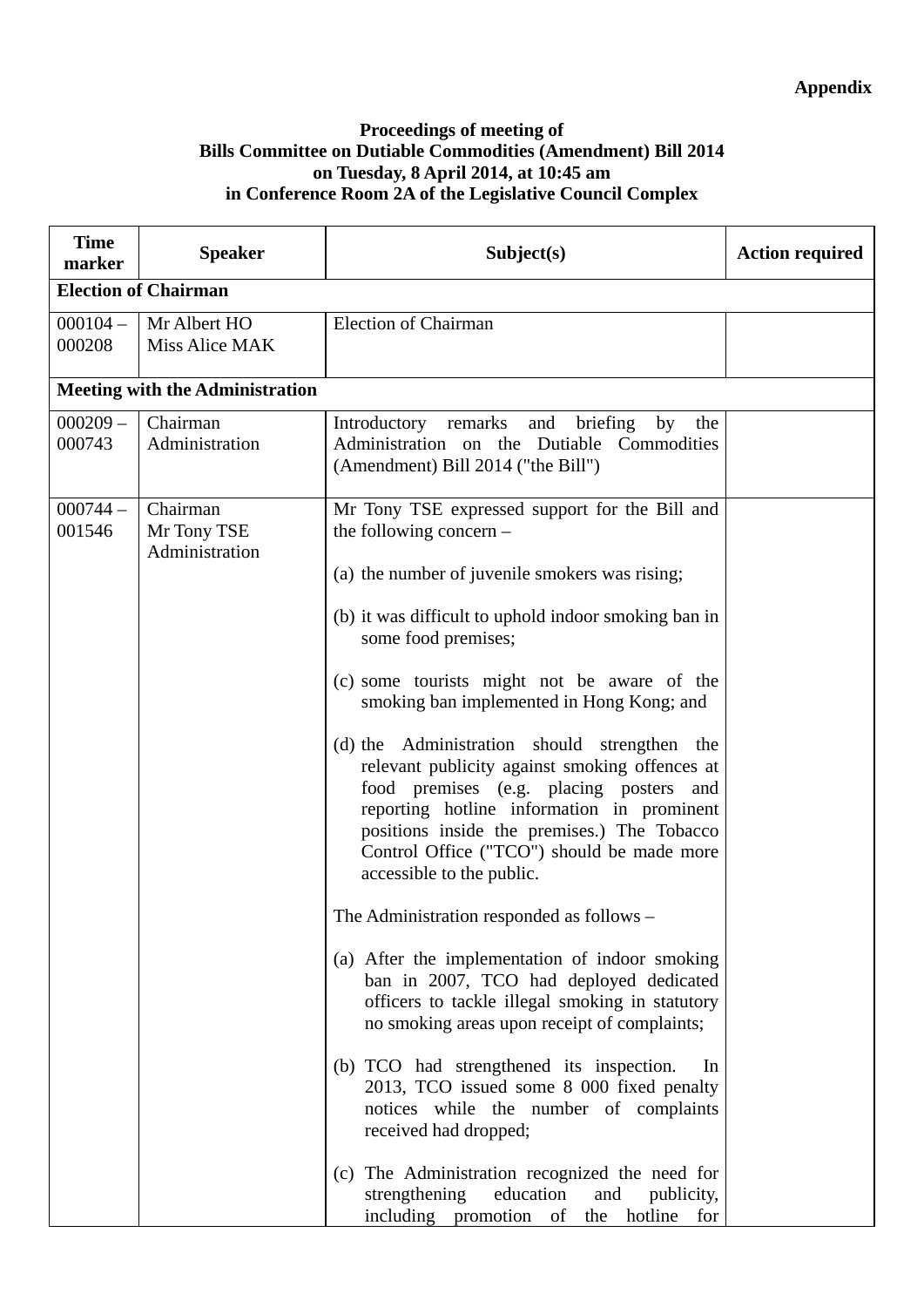| <b>Time</b><br>marker | <b>Speaker</b>                                  | Subject(s)                                                                                                                                                                                                                                                                                                                                                                                                                                                                                                                                                                                                                                                                                                                                                                                                                                                                                                                                                                                                                                                                                                                                                                                                                                                                                                       | <b>Action required</b> |
|-----------------------|-------------------------------------------------|------------------------------------------------------------------------------------------------------------------------------------------------------------------------------------------------------------------------------------------------------------------------------------------------------------------------------------------------------------------------------------------------------------------------------------------------------------------------------------------------------------------------------------------------------------------------------------------------------------------------------------------------------------------------------------------------------------------------------------------------------------------------------------------------------------------------------------------------------------------------------------------------------------------------------------------------------------------------------------------------------------------------------------------------------------------------------------------------------------------------------------------------------------------------------------------------------------------------------------------------------------------------------------------------------------------|------------------------|
|                       |                                                 | reporting smoking offences.<br>TCO would<br>enforcement<br>strengthen<br>its<br>like<br>work<br>conducting targeted inspections on black spots<br>of smoking offences, and would involve the<br>Police and the Food and Environmental<br>Hygiene Department ("FEHD") in these<br>inspections if necessary; and<br>(d) TCO issued several hundred fixed penalty<br>notices ("FPNs") to tourists<br>2013.<br>in<br>Publicity materials on Hong Kong's smoking<br>ban in statutory no smoking areas were<br>available at various boundary control points.                                                                                                                                                                                                                                                                                                                                                                                                                                                                                                                                                                                                                                                                                                                                                           |                        |
| $001547 -$<br>003756  | Chairman<br>Mr CHAN Chi-chuen<br>Administration | Chi-chuen<br><b>CHAN</b><br>criticized<br>Mr<br>the<br>Administration's policy of increasing tobacco duty<br>on the one hand and exempting the duties on<br>alcoholic products on the other. The latter was no<br>less harmful than tobacco products to the society.<br>Such a policy allowed the rich to enjoy cheaper<br>wines while forcing the poor to pay for expensive<br>cigarettes;<br>Mr CHAN sought information on the following –<br>(a) why the Bill increased the tobacco duty by<br>11.7% given that the Hong Kong Council on<br>Smoking and Health ("COSH") recommended<br>a 100% increase in tobacco duty;<br>(b) whether the Administration had a timetable on<br>total smoking ban;<br>(c) whether the Administration had conducted any<br>research on the state of illicit cigarette<br>activities after the implementation of tobacco<br>duty increase in the past and would consider<br>relevant surveys conducted by the tobacco<br>industry on the consumption of illicit<br>cigarettes;<br>(d) the number of illicit cigarettes in Hong Kong,<br>the number of smokers switching to consume<br>illicit cigarettes and the medical cost arising<br>from the consumption of illicit cigarettes;<br>(e) whether TCO would tackle smoking offences<br>conducted at toilets of food premises; |                        |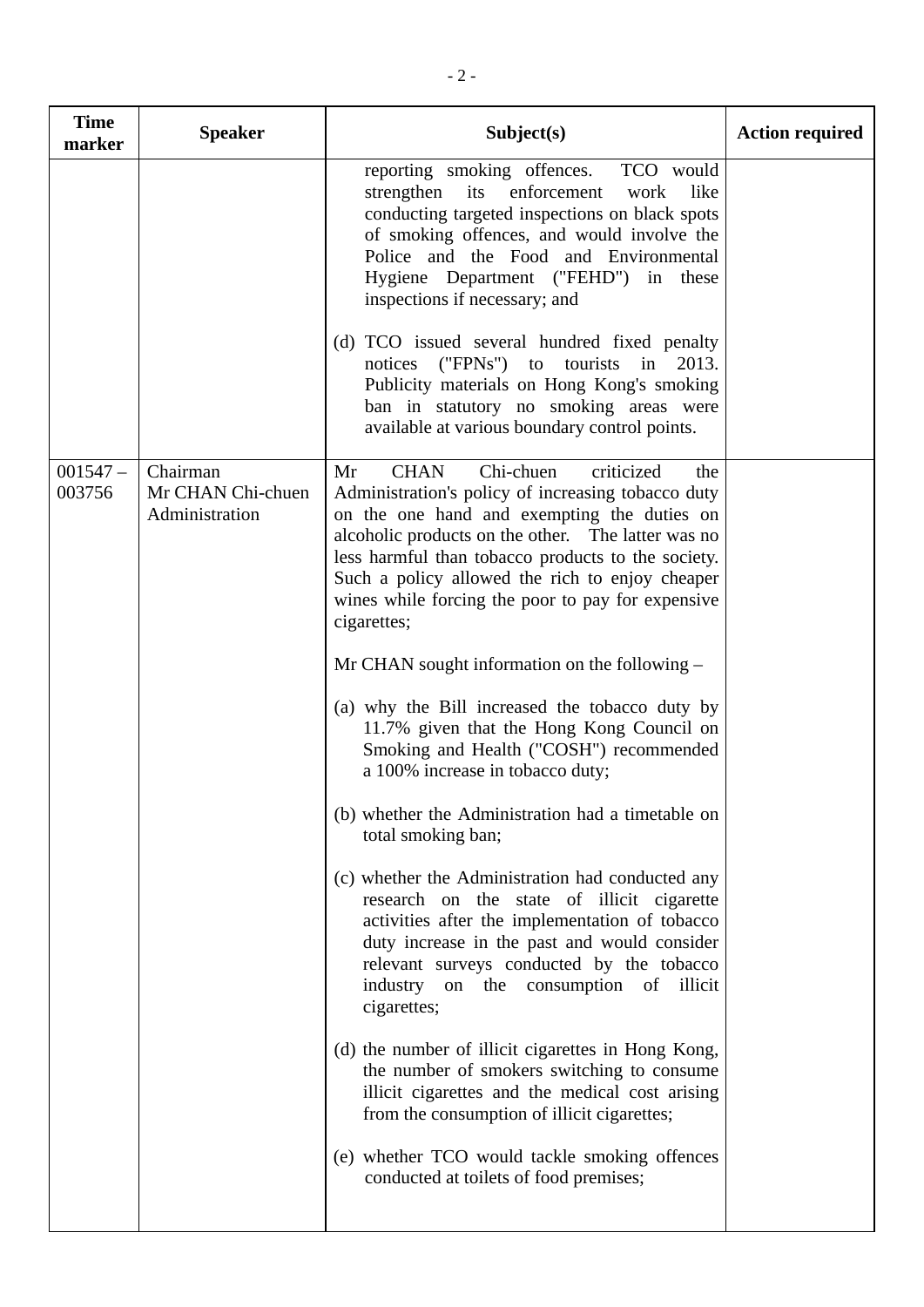| <b>Time</b><br>marker | <b>Speaker</b> | Subject(s)                                                                                                                                                                                                                                                                                                                                                                                                                                                                                                                                                                                                                                                                                                                                                                                                            | <b>Action required</b> |
|-----------------------|----------------|-----------------------------------------------------------------------------------------------------------------------------------------------------------------------------------------------------------------------------------------------------------------------------------------------------------------------------------------------------------------------------------------------------------------------------------------------------------------------------------------------------------------------------------------------------------------------------------------------------------------------------------------------------------------------------------------------------------------------------------------------------------------------------------------------------------------------|------------------------|
|                       |                | (f) the response time for TCO to conduct<br>inspections upon receipt of complaints; and                                                                                                                                                                                                                                                                                                                                                                                                                                                                                                                                                                                                                                                                                                                               |                        |
|                       |                | (g) the number of FPNs that had not been paid.                                                                                                                                                                                                                                                                                                                                                                                                                                                                                                                                                                                                                                                                                                                                                                        |                        |
|                       |                | The Administration responded as follows –                                                                                                                                                                                                                                                                                                                                                                                                                                                                                                                                                                                                                                                                                                                                                                             |                        |
|                       |                | (a) The tobacco duty increase was a measure to<br>protect public health and to convey the<br>message that smoking was harmful to health.<br>It would also be conducive to smoking<br>cessation and prevention;                                                                                                                                                                                                                                                                                                                                                                                                                                                                                                                                                                                                        |                        |
|                       |                | (b) The tobacco duty increases in 2009 and 2011<br>were relatively substantial because Hong<br>Kong's proportion of tobacco duty to cigarette<br>retail price then was still significantly below<br>the minimum level of 70% as recommended by<br>the World Health Organization ("WHO").<br>The current tobacco duty increase would bring<br>the proportion to about 70%;                                                                                                                                                                                                                                                                                                                                                                                                                                             |                        |
|                       |                | (c) It would not be appropriate to directly compare<br>the taxation on cigarettes and alcoholic<br>products. Smoking was absolutely harmful to<br>health and there were second-hand and<br>third-hand smoking problems, which would<br>directly affect other people. The Food and<br>Health Bureau had established a committee to<br>study the relevant risk factors (including the<br>consumption of alcoholic products) leading to<br>chronic diseases;                                                                                                                                                                                                                                                                                                                                                             |                        |
|                       |                | (d) The Customs<br>and<br>Excise<br>Department<br>("C&ED") had been using the Road Cargo<br>System ("ROCARS") to combat illicit cigarette<br>activities at source. C&ED had detected<br>25 major cases of illicit cigarettes in 2013<br>involving 39.3 million sticks of illicit<br>cigarettes seized, or nearly half of the total 89<br>million sticks of illicit cigarettes seized in<br>2013. C&ED's current strategy to stop the<br>inflow of illicit cigarettes at source was<br>effective as the illicit cigarettes peddling<br>activities in Hong Kong and the related<br>complaints on the sale of illicit cigarettes in<br>2013 dropped by around 10% and 40%<br>respectively. In the first quarter of 2014<br>during which the current tobacco duty increase<br>was announced, the number of major cases of |                        |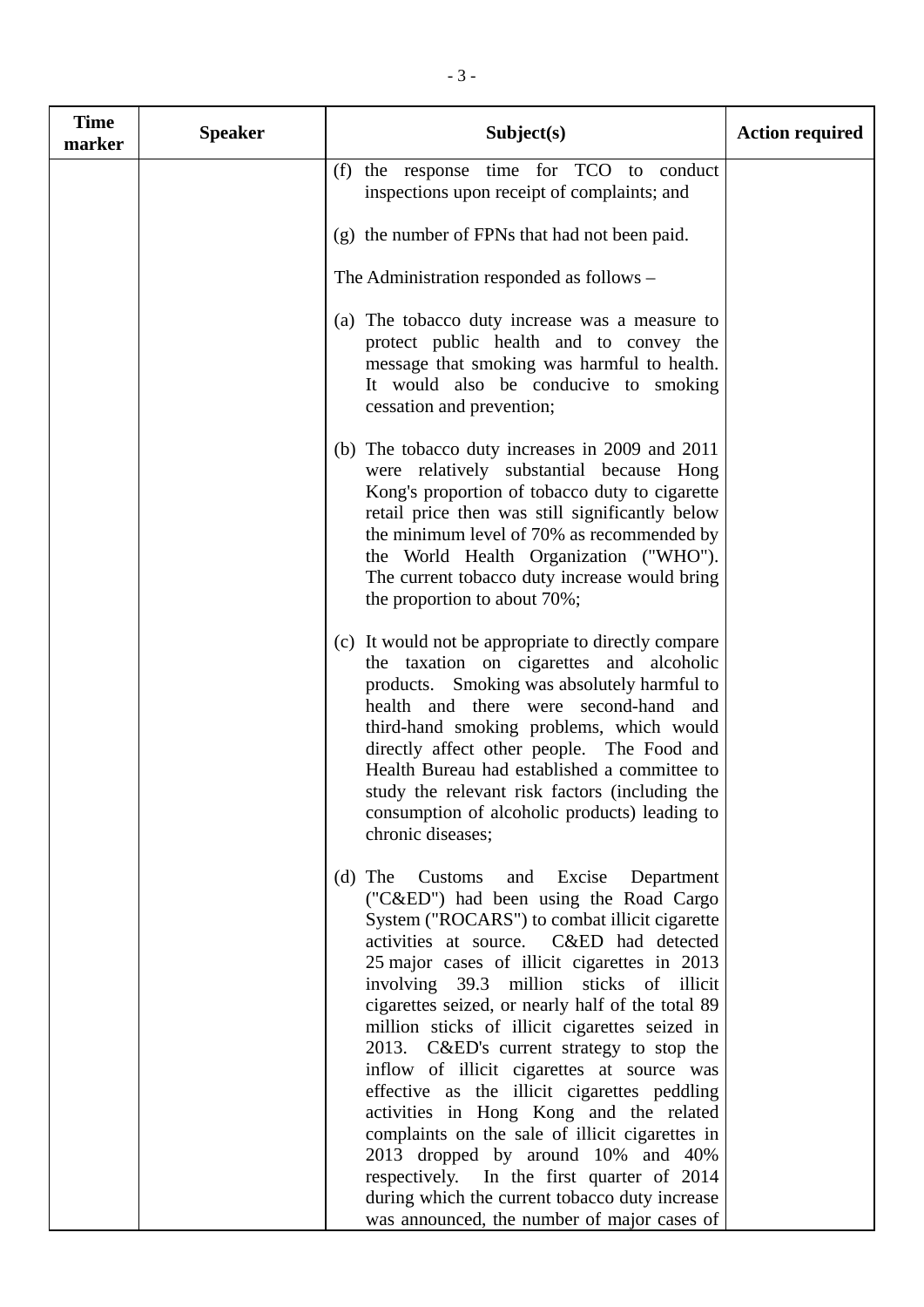| <b>Time</b><br>marker | <b>Speaker</b> | Subject(s)                                                                                                                                                                                                                                                                                                                                                                                                                                                                                                                                                                                                                                                               | <b>Action required</b> |
|-----------------------|----------------|--------------------------------------------------------------------------------------------------------------------------------------------------------------------------------------------------------------------------------------------------------------------------------------------------------------------------------------------------------------------------------------------------------------------------------------------------------------------------------------------------------------------------------------------------------------------------------------------------------------------------------------------------------------------------|------------------------|
|                       |                | illicit cigarette detected was more or less the<br>same as that in the same period in 2013 while<br>illicit cigarettes peddling activities in Hong<br>Kong dropped by 10%;                                                                                                                                                                                                                                                                                                                                                                                                                                                                                               |                        |
|                       |                | (e) C&ED was aware that some illicit cigarettes<br>were sold through telephone ordering and had<br>set up two task forces to take focused action<br>The number of detected cases<br>against it.<br>relating to telephone ordering of illicit<br>cigarettes in 2012 and 2013 were 131 and 195<br>respectively. In the first quarter of 2014, the<br>number of complaints on the telephone<br>ordering of illicit cigarettes dropped by 70%.<br>This reflected the effectiveness of the<br>Administration's enforcement action;                                                                                                                                            |                        |
|                       |                | The Administration did not have information<br>(f)<br>on the number of smokers switching to<br>consume illicit cigarettes. Only statistics on<br>the number of smoking cessation and new<br>smokers after the tobacco duty increase in the<br>past were available. Past surveys showed that<br>tobacco duty increase was one of the reasons<br>for smoking cessation;                                                                                                                                                                                                                                                                                                    |                        |
|                       |                | (g) The Administration had reservation on the<br>findings from the surveys on the consumption<br>of illicit cigarettes conducted by the tobacco<br>industry for a number of reasons. Firstly, the<br>disposed packages<br>used<br>of<br>surveys<br>duty-not-paid cigarette for analysis but it was<br>uncertain whether such cigarette packages<br>were disposed of by local residents or tourists.<br>Besides, the surveys used a limited number of<br>samples and had not considered relevant<br>released<br>figures<br>by<br>C&ED.<br>The<br>Administration might consider conducting<br>research on smokers switching to consume<br>illicit cigarettes if necessary; |                        |
|                       |                | (h) TCO's figures revealed that there was a<br>downward trend in the number of smoking<br>offences in the open areas of food premises,<br>which was probably attributed to pressure from<br>the public.<br>TCO would inspect food<br>premises' toilets upon receipt of complaints.<br>After an inspection, TCO would inform the<br>complainant of the result of the inspection,<br>including whether any FPN had been issued.                                                                                                                                                                                                                                            |                        |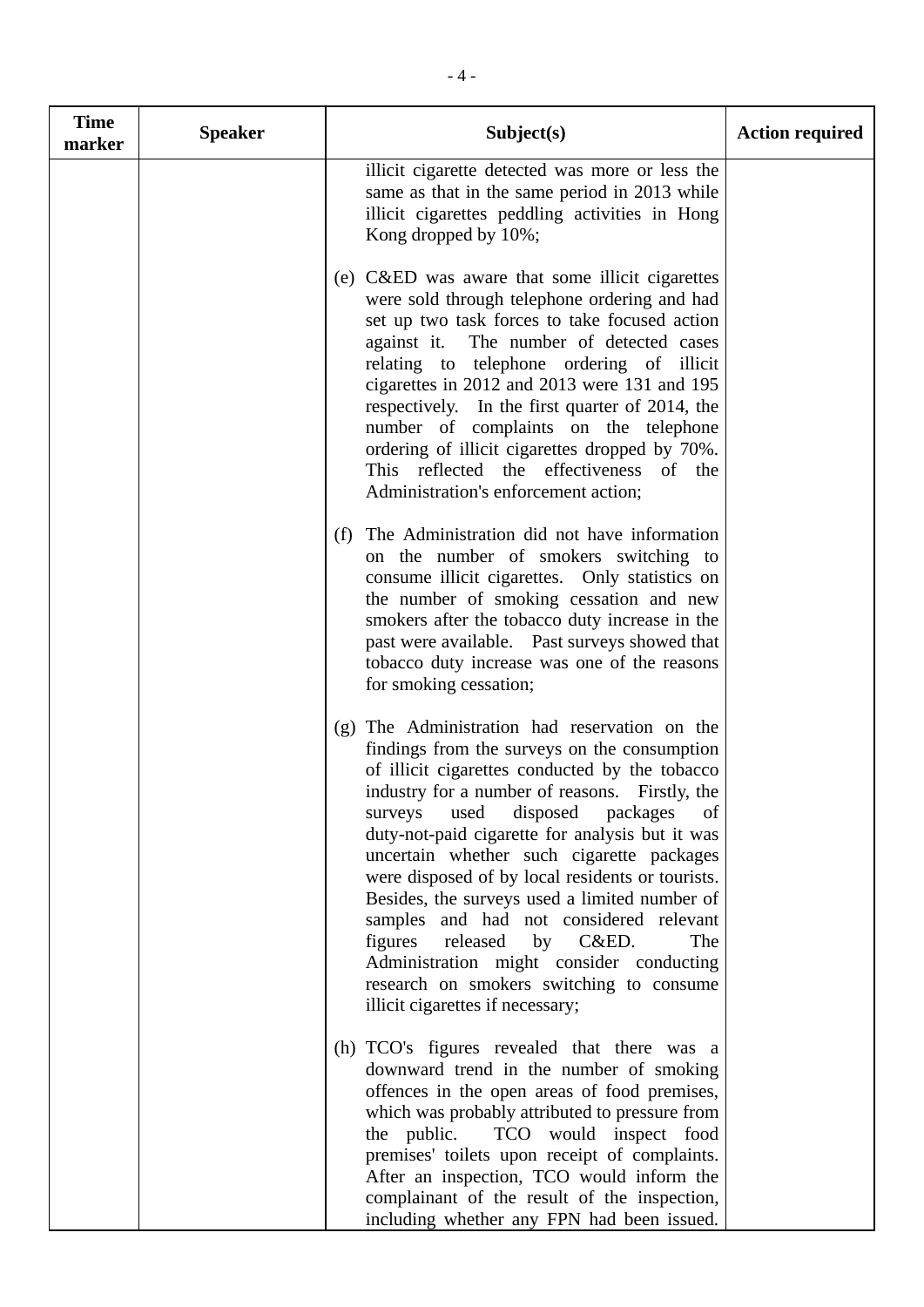| <b>Time</b><br>marker | <b>Speaker</b>                               | Subject(s)                                                                                                                                                                                                                                                                                                                                                                                           | <b>Action required</b>                                                                |
|-----------------------|----------------------------------------------|------------------------------------------------------------------------------------------------------------------------------------------------------------------------------------------------------------------------------------------------------------------------------------------------------------------------------------------------------------------------------------------------------|---------------------------------------------------------------------------------------|
|                       |                                              | Staff of the food premises might inform the<br>public that TCO had issued FPNs and helped<br>curtail smoking offences in the toilets of food<br>premises. There was a downward trend in the<br>number of complaints<br>against<br>smoking<br>offences at food premises;                                                                                                                              |                                                                                       |
|                       |                                              | (i) The timing of TCO's inspection was affected<br>by a number of factors including its inspection<br>schedule and manpower. TCO would follow<br>up on each complaint, but might not be able to<br>conduct inspection on the same day a<br>complaint was received;                                                                                                                                   |                                                                                       |
|                       |                                              | A local study revealed that the medical cost of<br>(i)<br>smoking was around \$5.3 billion;                                                                                                                                                                                                                                                                                                          |                                                                                       |
|                       |                                              | (k) While<br>the<br>Administration<br>would<br>not<br>implement total smoking ban, the long-term<br>target of the Administration was to lower the<br>smoking prevalence (which stood at 10.7%)<br>recently) to less than 10%<br>through a<br>multi-pronged<br>approach<br>in<br>combating<br>The Administration would also<br>smoking.<br>review its tobacco control<br>strategy<br>as<br>necessary; |                                                                                       |
|                       |                                              | TCO issued around 300 FPNs to tourists in<br>(1)<br>2013 and about 70 FPNs had not been paid<br>(i.e. over 200 FPNs had been paid); and                                                                                                                                                                                                                                                              |                                                                                       |
|                       |                                              | (m) TCO would conduct proactive inspection (i.e.<br>inspections without the receipt of complaints)<br>as necessary. About one-third of the 27 000<br>inspections conducted by TCO in 2013 were<br>proactive inspections.                                                                                                                                                                             |                                                                                       |
|                       |                                              | At the Chairman's request, the Administration was<br>required to provide information on whether TCO<br>would proactively inspect black spots of illegal<br>smoking.                                                                                                                                                                                                                                  | The<br>Administration to<br>take action as per<br>paragraph $5(a)$ of<br>the minutes. |
| $003757 -$<br>005335  | Chairman<br>Miss Alice MAK<br>Administration | Miss Alice MAK expressed the following views<br>and concern $-$                                                                                                                                                                                                                                                                                                                                      |                                                                                       |
|                       |                                              | (a) the impact of the tobacco duty increase on the<br>livelihood of people working in the tobacco<br>industry;                                                                                                                                                                                                                                                                                       |                                                                                       |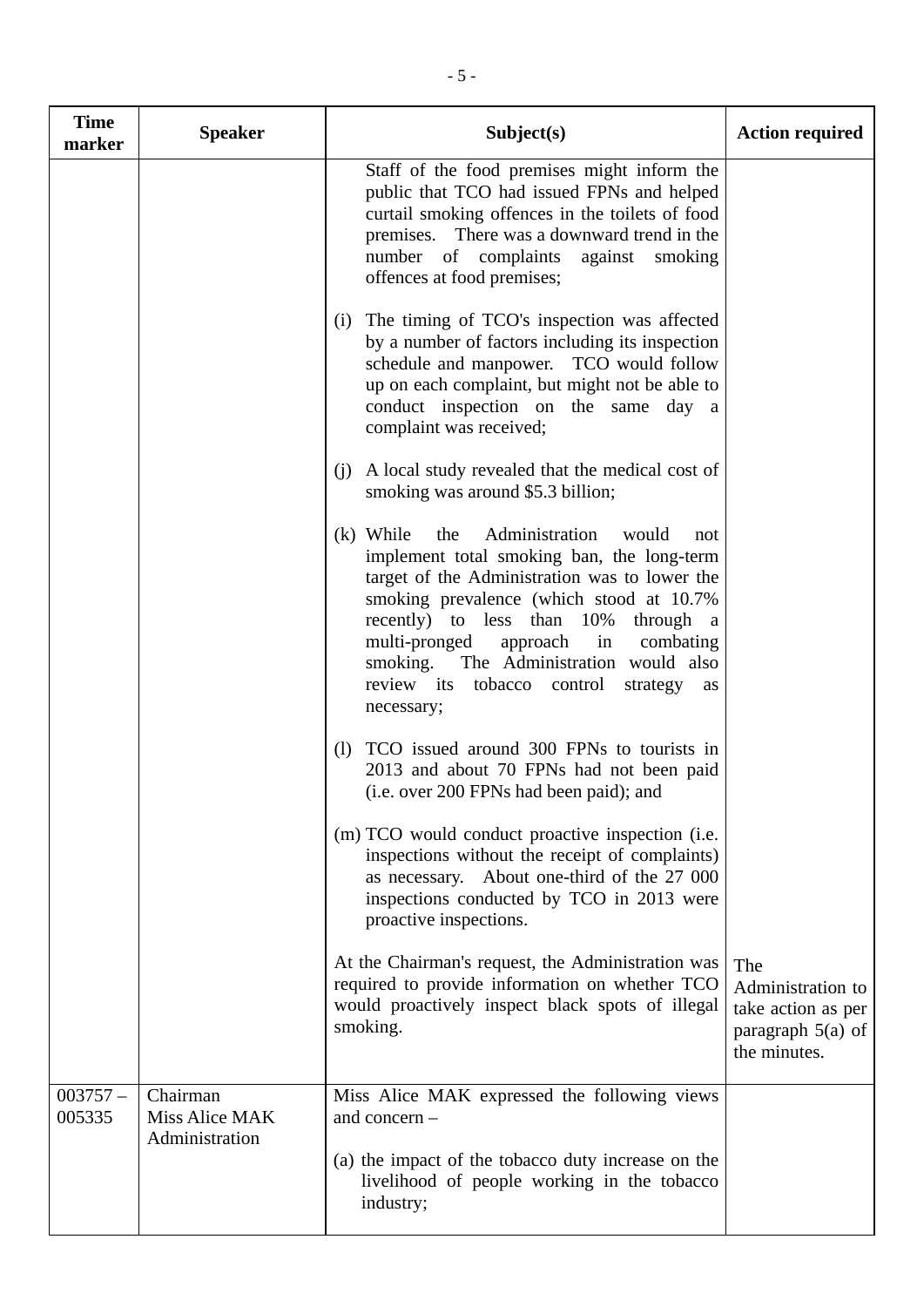| <b>Time</b><br>marker | <b>Speaker</b> | Subject(s)                                                                                                                                                                                                                                                                                                                                                                                                                                                                                                                                                                                                   | <b>Action required</b> |
|-----------------------|----------------|--------------------------------------------------------------------------------------------------------------------------------------------------------------------------------------------------------------------------------------------------------------------------------------------------------------------------------------------------------------------------------------------------------------------------------------------------------------------------------------------------------------------------------------------------------------------------------------------------------------|------------------------|
|                       |                | (b) the increase in the proportion of female and<br>juvenile<br>smokers<br>and<br>whether<br>the<br>Administration would take focused actions<br>against it; and                                                                                                                                                                                                                                                                                                                                                                                                                                             |                        |
|                       |                | (c) TCO might not be able to take enforcement<br>actions against illegal smoking effectively at<br>office premises as the offender usually could<br>not be caught on the spot.                                                                                                                                                                                                                                                                                                                                                                                                                               |                        |
|                       |                | The Administration responded as follows –                                                                                                                                                                                                                                                                                                                                                                                                                                                                                                                                                                    |                        |
|                       |                | Apart from tobacco duty increase, the<br>(a)<br>Administration had taken a multi-pronged<br>approach in combating smoking.<br>Various<br>initiatives like education, publicity, provision<br>of smoking cessation services in collaboration<br>with relevant non-governmental organizations<br>("NGOs") like the Tung Wah Group of<br>Hospitals ("TWGH"), the Pok Oi Hospital,<br>Lok Sin Tong and Po Leung Kuk, the<br>establishment and subsequent expansion of<br>statutory no-smoking areas had been taken.<br>The number of smoking cessation enquires<br>and cases increased substantially since 2008; |                        |
|                       |                | TCO and COSH had been examining the<br>(b)<br>recent increase in the number of female and<br>juvenile smokers. Focused measures would<br>be taken against female smokers.<br>As for<br>juvenile smokers, the situation could be<br>improved if more adults quitted smoking as<br>children usually obtained cigarettes from their<br>homes. NGOs like Po Leung Kuk had also<br>been providing relevant services on tackling<br>juvenile smoking, including promotion in<br>kindergartens;                                                                                                                     |                        |
|                       |                | Relatively few FPNs were issued in respect of<br>(c)<br>smoking offences in office premises. TCO<br>might be able to collect sufficient evidence to<br>issue FPNs if complainants in the relevant<br>office premises were willing to come forward<br>as witnesses. Notwithstanding, as reflected<br>by the feedback of the complainants, the<br>inspection per se had certain deterrent effect;                                                                                                                                                                                                              |                        |
|                       |                | TCO would strengthen its work on education<br>(d)<br>and publicity, and had been collaborating with<br>NGOs on providing free smoking cessation                                                                                                                                                                                                                                                                                                                                                                                                                                                              |                        |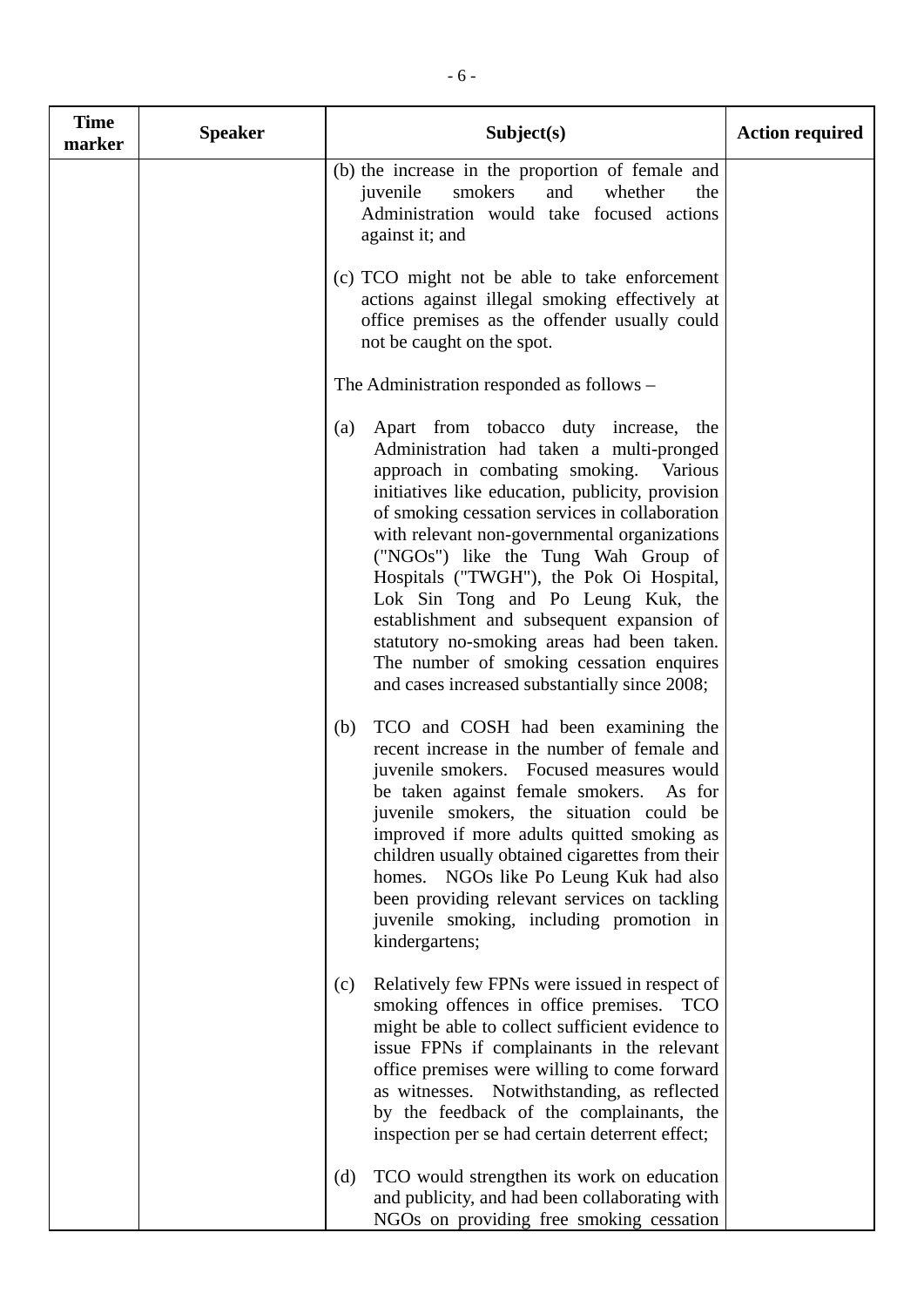| <b>Time</b><br>marker | <b>Speaker</b> | Subject(s)                                                                                                                                                                                                                                                                                                                                                                                                                                                                                                                                                                                                                                                                                                                                                                                                                                      | <b>Action required</b> |
|-----------------------|----------------|-------------------------------------------------------------------------------------------------------------------------------------------------------------------------------------------------------------------------------------------------------------------------------------------------------------------------------------------------------------------------------------------------------------------------------------------------------------------------------------------------------------------------------------------------------------------------------------------------------------------------------------------------------------------------------------------------------------------------------------------------------------------------------------------------------------------------------------------------|------------------------|
|                       |                | services; and                                                                                                                                                                                                                                                                                                                                                                                                                                                                                                                                                                                                                                                                                                                                                                                                                                   |                        |
|                       |                | The Administration was mindful of the<br>(e)<br>potential impact of tobacco control on<br>newspaper hawkers. However, the decrease<br>in the number of newspaper hawkers was not<br>solely attributed to tobacco duty increase.<br>FEHD had taken a number of relief measures<br>for newspapers hawkers. For instance, the<br>commodity list of licensed newspaper<br>hawkers was expanded in 2009 by including<br>four more types of items on top of the eight<br>approved commodities. FEHD also relaxed<br>the restriction on the total space used for the<br>sale of additional commodities to not more<br>than 50%, and endorsed these hawkers to<br>display within the confines of their stalls<br>advertisements related to the commodities<br>permitted for sale under the licence and to<br>provide WiFi services around their stalls. |                        |
|                       |                | Miss MAK commented as follows -                                                                                                                                                                                                                                                                                                                                                                                                                                                                                                                                                                                                                                                                                                                                                                                                                 |                        |
|                       |                | (a) TCO should conduct surprise inspections in<br>office premises and consider circumstantial<br>evidence as appropriate;                                                                                                                                                                                                                                                                                                                                                                                                                                                                                                                                                                                                                                                                                                                       |                        |
|                       |                | The Administration should highlight the<br>(b)<br>harmful effects of second-hand smoking in its<br>education and publicity activities; and                                                                                                                                                                                                                                                                                                                                                                                                                                                                                                                                                                                                                                                                                                      |                        |
|                       |                | Some young people actually purchased illicit<br>(c)<br>cigarettes instead of obtaining cigarettes from<br>The Administration should take<br>their homes.<br>this into account in tackling juvenile smoking.                                                                                                                                                                                                                                                                                                                                                                                                                                                                                                                                                                                                                                     |                        |
|                       |                | The Administration responded as follows –                                                                                                                                                                                                                                                                                                                                                                                                                                                                                                                                                                                                                                                                                                                                                                                                       |                        |
|                       |                | (a) Owing to C&ED's strategy in combating illicit<br>cigarettes at source, the number of illicit<br>cigarettes in Hong Kong was dropping.<br>Very<br>few illicit cigarettes were sold openly owing to<br>the Administration's enforcement actions at<br>street level; and                                                                                                                                                                                                                                                                                                                                                                                                                                                                                                                                                                       |                        |
|                       |                | (b) According to C&ED's intelligence, illicit<br>cigarettes were usually sold in cartons instead<br>of individual packets. Thus it might not be<br>common for the youth to purchase illicit<br>cigarettes.                                                                                                                                                                                                                                                                                                                                                                                                                                                                                                                                                                                                                                      |                        |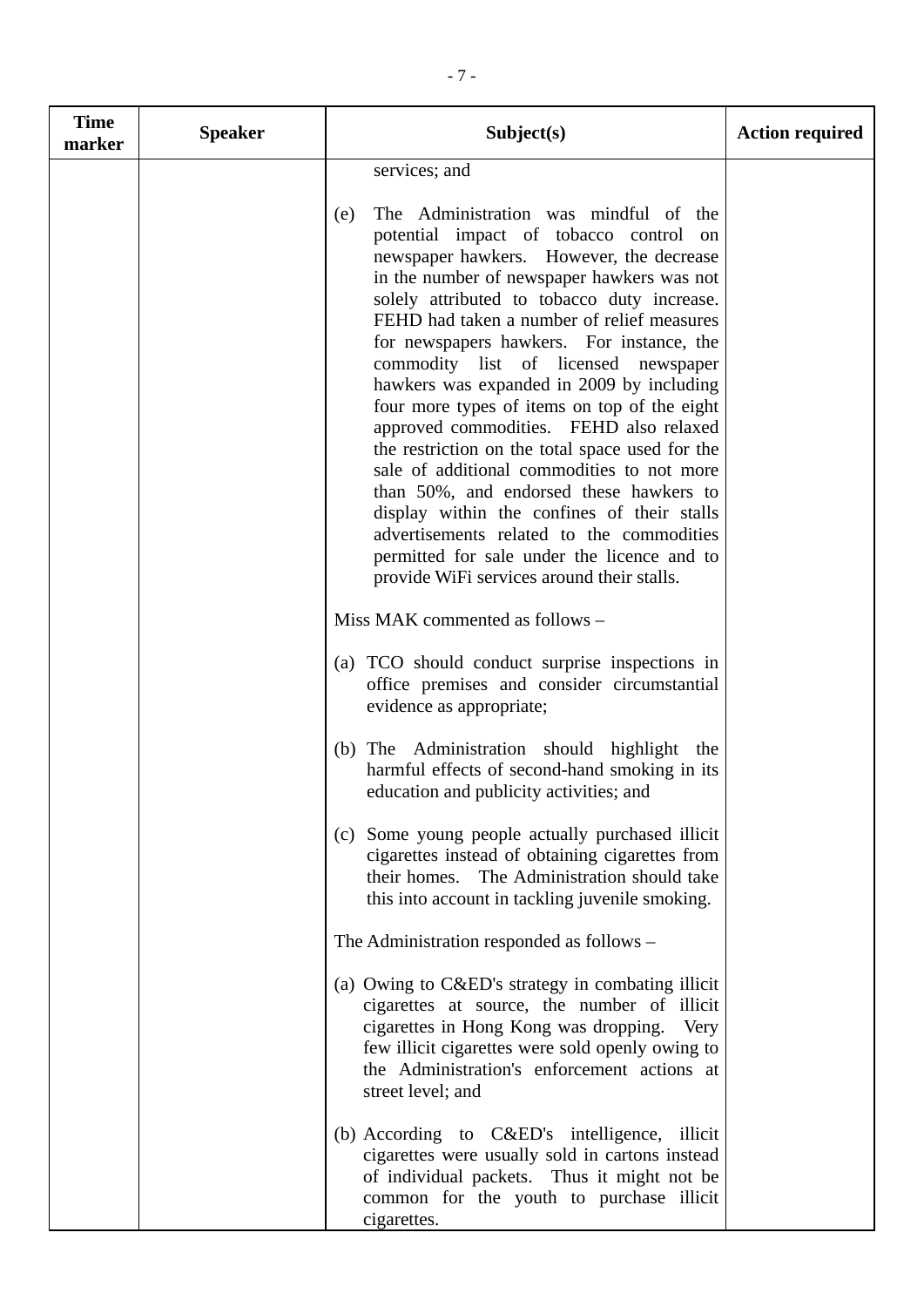| <b>Time</b><br>marker | <b>Speaker</b>                              | Subject(s)                                                                                                                                                                                                                                                                                                                                                                                                                                                                                                                                                                                                                                                                                                                                                                                                                                                                                                                                                                                                                                                                         | <b>Action required</b>                                                                |
|-----------------------|---------------------------------------------|------------------------------------------------------------------------------------------------------------------------------------------------------------------------------------------------------------------------------------------------------------------------------------------------------------------------------------------------------------------------------------------------------------------------------------------------------------------------------------------------------------------------------------------------------------------------------------------------------------------------------------------------------------------------------------------------------------------------------------------------------------------------------------------------------------------------------------------------------------------------------------------------------------------------------------------------------------------------------------------------------------------------------------------------------------------------------------|---------------------------------------------------------------------------------------|
|                       |                                             | In response to the Chairman's enquiry,<br>the<br>Administration advised that -<br>(a) it did not have any record on resale of illicit<br>cigarettes in sticks; and<br>(b) the Administration's education and publicity<br>had conveyed the message that the sale of illicit<br>cigarettes in packs or in sticks was illegal.<br>The Chairman requested the Administration to<br>provide information on measures it had taken to<br>tackle the recent increase in the number of female<br>and juvenile smokers, including education,<br>publicity work and relevant collaborations with<br>NGO <sub>s</sub> .                                                                                                                                                                                                                                                                                                                                                                                                                                                                       | The<br>Administration to<br>take action as per<br>paragraph $5(b)$ of<br>the minutes. |
| $005336 -$<br>011249  | Chairman<br>Dr KWOK Ka-ki<br>Administration | Dr KWOK Ka-ki's comments were as follows -<br>(a) The current tobacco duty increase was small<br>and might not have sufficient deterrence.<br>The<br>proportion of tobacco duty to cigarette retail<br>price was below 70% after the latest increase in<br>cigarette retail price;<br>(b) The Administration should step up its education<br>and publicity work relating to female and<br>juvenile smoking;<br>(c) The existing clinical services on smoking<br>cessation operated by the Department of Health<br>("DH") and the Hospital Authority ("HA") were<br>inadequate;<br>(d) Very few illicit cigarettes were currently sold<br>openly at street level as traders of illicit<br>cigarettes had resorted to distribution of leaflets<br>and telephone ordering; and<br>(e) The tobacco industry might have a good grasp<br>on the situation of illicit cigarettes activities.<br>Dr KWOK also enquired about the following $-$<br>(a) the proportion of the additional tax revenue<br>from tobacco duty increase that would be<br>allocated to smoking cessation services; |                                                                                       |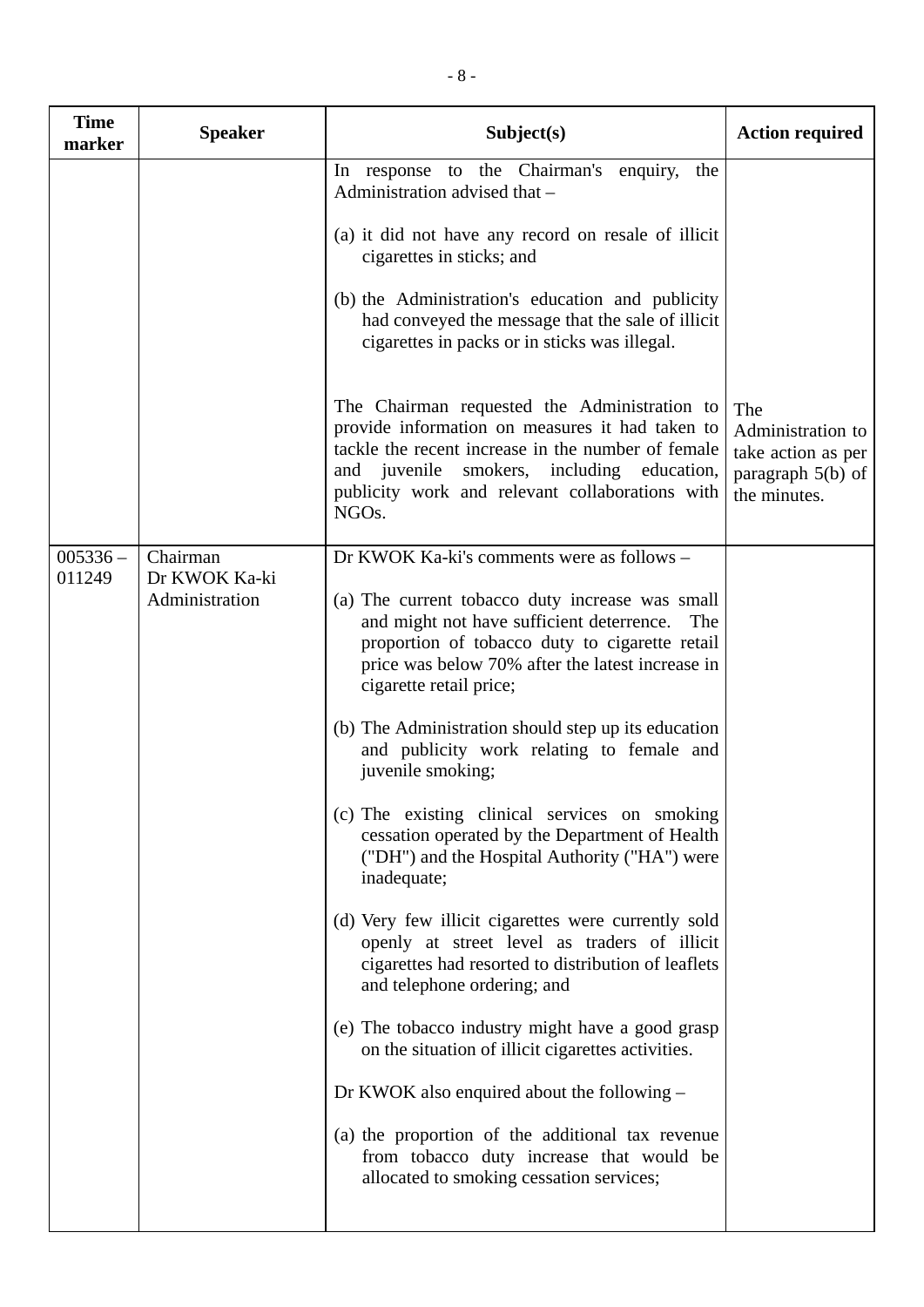| <b>Time</b><br>marker | <b>Speaker</b> | Subject(s)                                                                                                                                                                                                                                                                                                                                                                                                                                                                                                                                                                                                             | <b>Action required</b> |
|-----------------------|----------------|------------------------------------------------------------------------------------------------------------------------------------------------------------------------------------------------------------------------------------------------------------------------------------------------------------------------------------------------------------------------------------------------------------------------------------------------------------------------------------------------------------------------------------------------------------------------------------------------------------------------|------------------------|
|                       |                | (b) whether the Administration would consider the<br>use of "public-private partnership" approach in<br>clinical services on smoking cessation like<br>allowing the distribution of cigarette substitutes<br>by family doctors;                                                                                                                                                                                                                                                                                                                                                                                        |                        |
|                       |                | (c) whether the Administration would review the<br>effectiveness of its smoking prevention and<br>cessation education and publicity activities in<br>recent years, and the amount of expenditure on<br>the relevant Announcements of Public Interest<br>("APIs");                                                                                                                                                                                                                                                                                                                                                      |                        |
|                       |                | (d) whether C&ED's manpower in combating illicit<br>cigarettes was adequate; and                                                                                                                                                                                                                                                                                                                                                                                                                                                                                                                                       |                        |
|                       |                | (e) whether the Administration had information on<br>the flow of duty-not-paid cigarettes back to<br>Hong Kong, which might reflect the state of<br>illicit cigarette activities.                                                                                                                                                                                                                                                                                                                                                                                                                                      |                        |
|                       |                | The Administration responded as follows –                                                                                                                                                                                                                                                                                                                                                                                                                                                                                                                                                                              |                        |
|                       |                | (a) Apart from tobacco duty increase,<br>the<br>Administration had taken a multi-pronged<br>approach in combating smoking. The tobacco<br>duty increase served as a measure to protect<br>public health and to convey the message that<br>smoking was harmful to health;                                                                                                                                                                                                                                                                                                                                               |                        |
|                       |                | (b) The proportion of tobacco duty to cigarette<br>retail price was lower than 70% after the<br>current tobacco duty increase because the<br>tobacco industry further increased the cigarette<br>retail price recently.<br>The tobacco duty<br>increase in 2009 and 2011 was relatively<br>substantial because the proportion of tobacco<br>duty to cigarette retail price in Hong Kong then<br>was still significantly below the minimum level<br>of 70% as recommended by WHO. While the<br>current tobacco increase was relatively modest,<br>experience showed that it would be conducive<br>to smoking cessation; |                        |
|                       |                | (c) Private doctors could participate in the clinical<br>services on smoking cessation and the<br>Administration would review the feasibility of<br>allowing private doctors to distribute relevant<br>drugs;                                                                                                                                                                                                                                                                                                                                                                                                          |                        |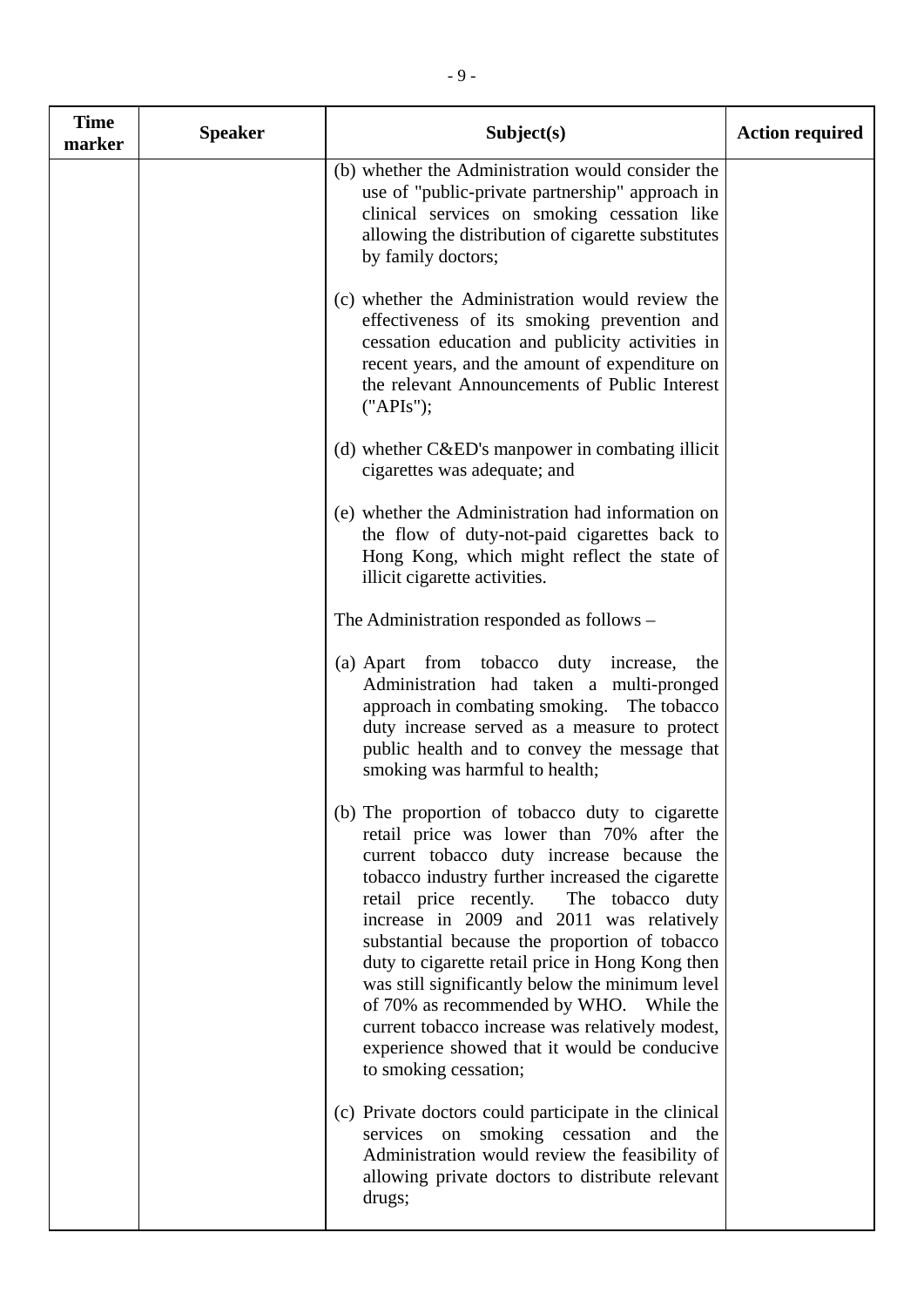| <b>Time</b><br>marker | <b>Speaker</b> | Subject(s)                                                                                                                                                                                                                                                                                                                                                                                                                                                                                                                                                                                                               | <b>Action required</b> |
|-----------------------|----------------|--------------------------------------------------------------------------------------------------------------------------------------------------------------------------------------------------------------------------------------------------------------------------------------------------------------------------------------------------------------------------------------------------------------------------------------------------------------------------------------------------------------------------------------------------------------------------------------------------------------------------|------------------------|
|                       |                | Administration<br>$(d)$ The<br>had<br>allocated<br>more<br>resources on smoking prevention and cessation<br>and would provide supplementary information<br>on it after the meeting;                                                                                                                                                                                                                                                                                                                                                                                                                                      |                        |
|                       |                | (e) Apart from DH and HA, relevant NGOs like<br>TWGH, the Pok Oi Hospital and Lok Sin Tong<br>were providing smoking cessation services.<br>TWGH had also provided night services. In<br>addition, the University of Hong Kong had<br>established a hotline on juvenile smoking<br>Administration<br>cessation.<br>The<br>would<br>regularly review its resources allocation on<br>smoking cessation;                                                                                                                                                                                                                    |                        |
|                       |                | (f) C&ED would revise its enforcement actions<br>against illicit cigarette activities having regard<br>to the operational changes in such activities<br>(like the increase in telephone order).<br>The<br>current strategy was to interdict the inflow of<br>illicit cigarettes at source with the aid of<br>ROCARS. C&ED had also set up two new<br>enforcement teams in 2012 and 2013 to take<br>focused action against telephone ordering of<br>illicit cigarettes.<br>The number of relevant<br>cases in 2012 and 2013 were 131 and 195<br>respectively;                                                             |                        |
|                       |                | (g) The overall situation of illicit cigarette<br>activities in Hong Kong could partly be<br>reflected by the number of complaints against<br>illicit cigarettes received by C&ED as ordinary<br>citizens might report to C&ED upon receipt of<br>leaflets on the sale of illicit cigarettes. In<br>2013, the number of complaints against illicit<br>cigarettes and against telephone ordering of<br>illicit cigarette dropped by 40% and 50%<br>respectively. The latter further dropped by<br>70% in the first quarter of 2014. The figures<br>reflected the effectiveness of C&ED's current<br>enforcement strategy; |                        |
|                       |                | (h) Movement of duty-not-paid cigarettes by the<br>tobacco industry within Hong Kong was under<br>strict control.<br>The Administration was<br>mindful of the flow of illicit cigarettes back to<br>Hong Kong.<br>Customs authorities in the<br>Asia-Pacific<br>region<br>had<br>established<br>a<br>mechanism to monitor the issue.<br>A certain<br>number of tourists carrying illicit cigarettes had                                                                                                                                                                                                                  |                        |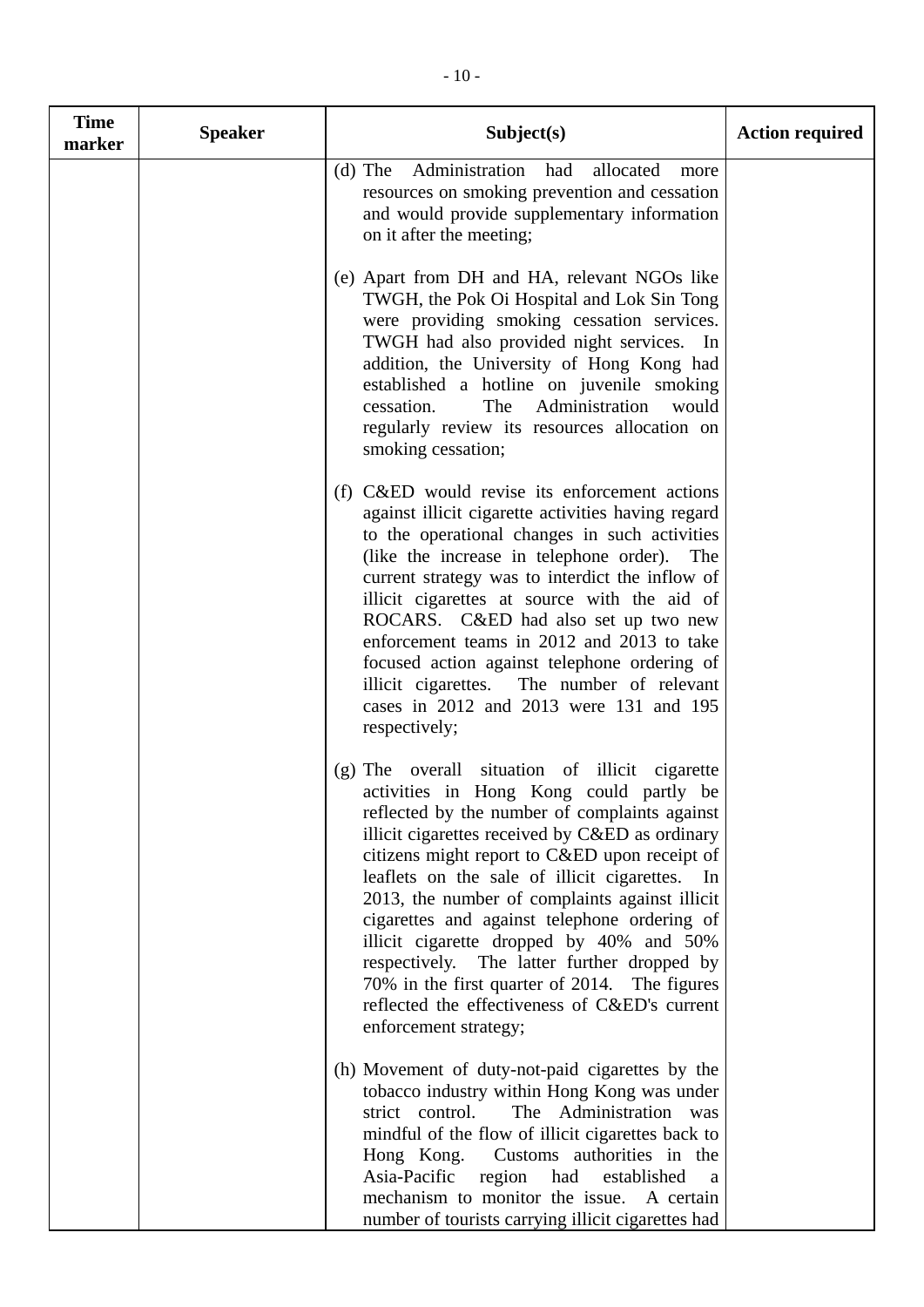| <b>Time</b><br>marker | <b>Speaker</b>                                | Subject(s)                                                                                                                                                                                                                                                                                                                                                                                                                                                                                                                                                                                                                                                         | <b>Action required</b>                                                                                |
|-----------------------|-----------------------------------------------|--------------------------------------------------------------------------------------------------------------------------------------------------------------------------------------------------------------------------------------------------------------------------------------------------------------------------------------------------------------------------------------------------------------------------------------------------------------------------------------------------------------------------------------------------------------------------------------------------------------------------------------------------------------------|-------------------------------------------------------------------------------------------------------|
|                       |                                               | also been caught at the boundary control<br>points;<br>(i) The Administration did not have figures on the<br>number of illicit cigarettes flowing back to<br>Hong Kong and only had figures on the<br>number of illicit cigarettes seized; and<br>(i) TCO and COSH had been allocated resources<br>to provide education and publicity on smoking<br>cessation and prevention, including the making                                                                                                                                                                                                                                                                 |                                                                                                       |
|                       |                                               | of APIs.<br>TCO had also set up a WHO<br>collaborating centre to provide smoking<br>cessation and prevention training for medical<br>staff.<br>The Chairman pointed out that some Members had<br>suggested that the additional tax revenue from<br>tobacco duty increase should be used to create a<br>fund on smoking cessation and prevention.                                                                                                                                                                                                                                                                                                                   |                                                                                                       |
|                       |                                               | At members' request, the Administration was<br>required to provide the following information -<br>(a) the amount of revenue each year from tobacco<br>duty vis-a-vis the amount of resources<br>allocated each year on smoking prevention and<br>cessation services in recent years (in order to<br>demonstrate whether there was a corresponding<br>increase in the latter following the last two<br>occasions of tobacco duty increases in 2009<br>and $2011$ ); and<br>(b) details on smoking prevention and cessation<br>education and publicity activities conducted by<br>the Administration in recent years, including<br>expenditure on the relevant APIs. | The<br>Administration to<br>take action as per<br>paragraphs<br>5(c)<br>and $5(d)$ of the<br>minutes. |
| $011250 -$<br>012814  | Chairman<br>Mr Tommy CHEUNG<br>Administration | Mr Tommy CHEUNG made the following queries<br>and comments -<br>(a) The Administration's smoking-related statistics<br>might be unreliable. He sought details on the<br>relevant surveys like the exact time the surveys<br>were conducted and how such time was<br>decided. He also queried why the Legislative<br>Council Brief used figures in 2011 even though<br>the Administration conducted the relevant<br>surveys in 2010 and 2012 respectively;                                                                                                                                                                                                          |                                                                                                       |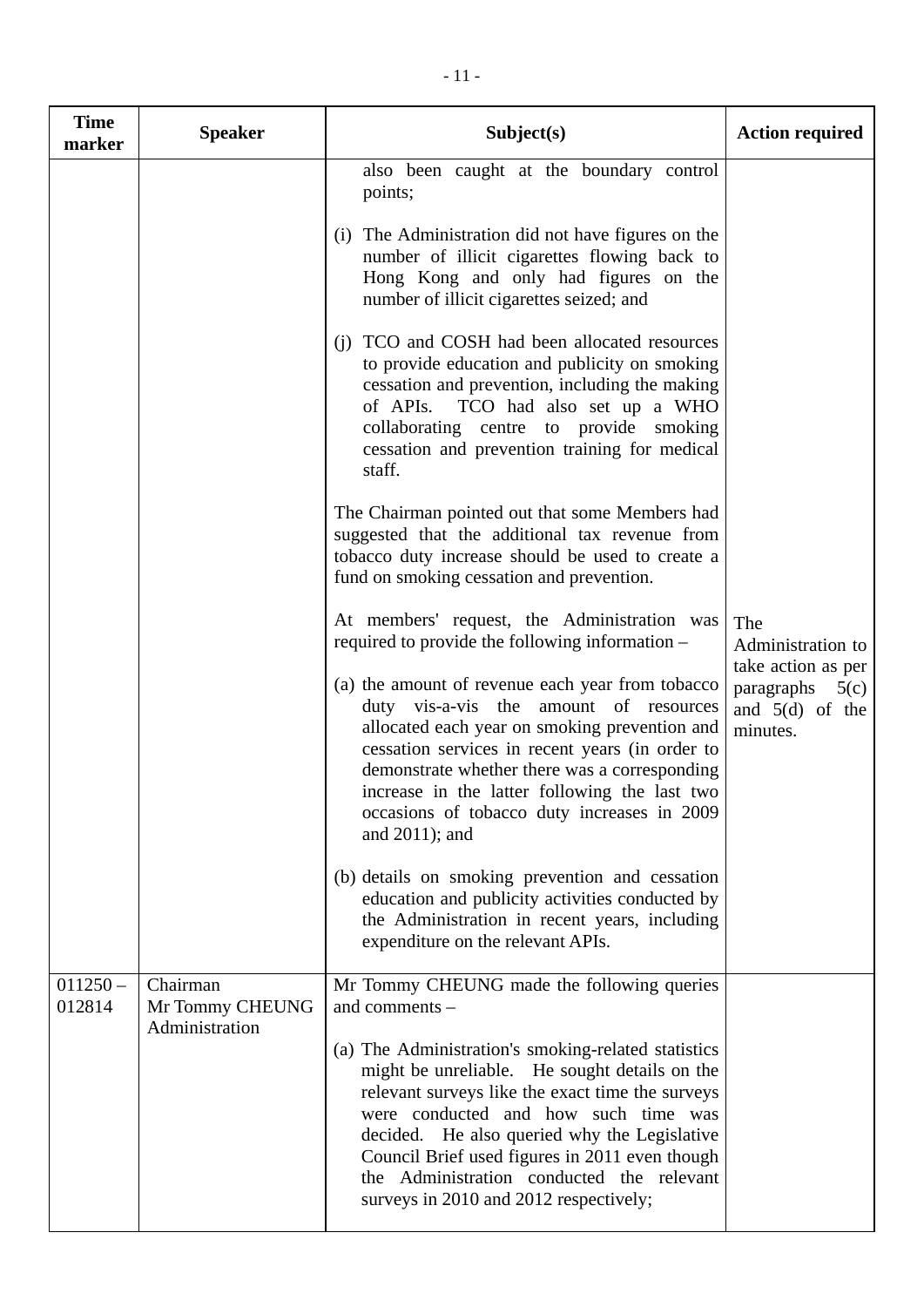| <b>Time</b><br>marker | <b>Speaker</b>          | Subject(s)                                                                                                                                                                                                                                                                                                                                                                                              | <b>Action required</b> |
|-----------------------|-------------------------|---------------------------------------------------------------------------------------------------------------------------------------------------------------------------------------------------------------------------------------------------------------------------------------------------------------------------------------------------------------------------------------------------------|------------------------|
|                       |                         | (b) The provision of relevant public education and<br>publicity on smoking prevention and cessation<br>was already sufficient and the Administration<br>might have overdone in implementing<br>measures on smoking control given the<br>relatively low smoking prevalence in Hong<br>Kong;                                                                                                              |                        |
|                       |                         | $(c)$ The<br>Administration<br>might<br>have<br>over-exaggerated certain adverse effects of<br>smoking.<br>For instance, it was doubtful<br>whether smoking was the major cause of lung<br>cancer;                                                                                                                                                                                                      |                        |
|                       |                         | (d) The combating of illicit cigarette activities<br>might be enhanced by a substantial increase<br>(say a ten-fold increase) in the fee for<br>informants; and                                                                                                                                                                                                                                         |                        |
|                       |                         | (e) While not opposing the tobacco duty increase,<br>he considered that the measure would only end<br>up affecting the livelihood of newspaper<br>hawkers and the grassroots.                                                                                                                                                                                                                           |                        |
|                       |                         | The Administration responded as follows –                                                                                                                                                                                                                                                                                                                                                               |                        |
|                       |                         | (a) Smoking-related statistics<br>obtained<br>were<br>through the Thematic Household Surveys<br>conducted by the Census<br>and<br><b>Statistics</b><br>Department ("C&SD") biannually.<br>Relevant<br>bureaux and departments would discuss the<br>timing for conducting the surveys.<br>Each<br>Thematic Household Survey would cover a<br>wide range of issues and its results were<br>published; and |                        |
|                       |                         | (b) Smoking issues were covered in C&SD's<br>Thematic Household Surveys conducted in the<br>following years/periods: 1982, 1983, 1984,<br>1986, 1988, 1990, 1993, 1996, 1998, 2000,<br>2002-2003, 2005, 2007-2008, 2010 and 2012.                                                                                                                                                                       |                        |
| $012815 -$<br>014247  | Chairman<br>Mr Paul TSE | Mr Paul TSE's comments were as follows -                                                                                                                                                                                                                                                                                                                                                                |                        |
|                       | Administration          | (a) The effectiveness of tobacco duty increase was<br>uncertain as the smoking prevalence only<br>dropped from 11.1% in 2010 to 10.7% in 2012<br>even though the Administration increased the<br>level of tobacco duty rates by 41.46% in 2011;                                                                                                                                                         |                        |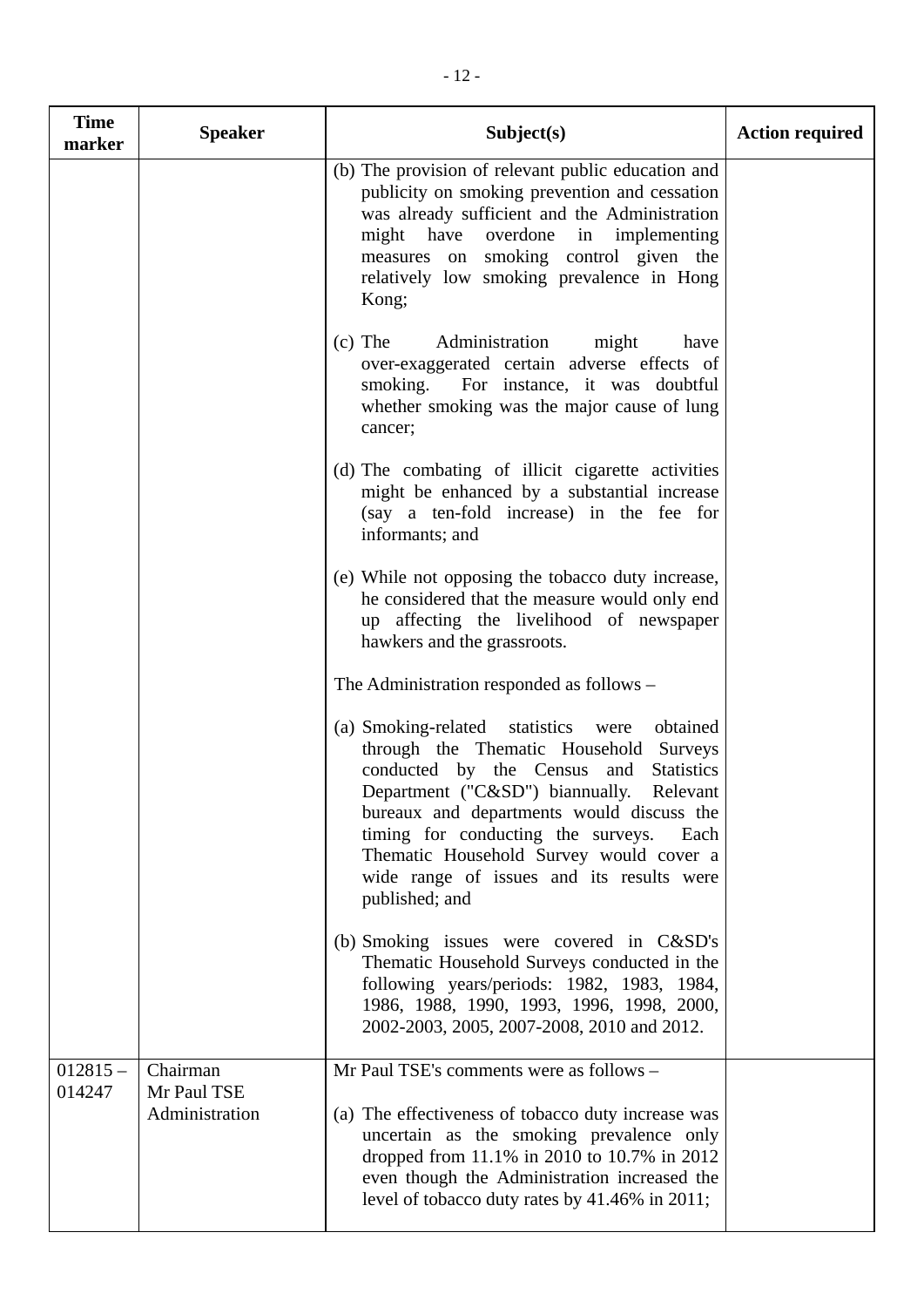| <b>Time</b><br>marker | <b>Speaker</b> | Subject(s)                                                                                                                                                                                                                                                                                       | <b>Action required</b> |
|-----------------------|----------------|--------------------------------------------------------------------------------------------------------------------------------------------------------------------------------------------------------------------------------------------------------------------------------------------------|------------------------|
|                       |                | (b) The Administration should allow members of<br>the public to make their own decisions on<br>smoking; and                                                                                                                                                                                      |                        |
|                       |                | (c) Some reports revealed that local illicit cigarette<br>activities were still rampant.                                                                                                                                                                                                         |                        |
|                       |                | Mr TSE also enquired about -                                                                                                                                                                                                                                                                     |                        |
|                       |                | (a) details of complaints against illicit cigarette<br>activities received by C&ED                                                                                                                                                                                                               |                        |
|                       |                | (b) existing sanctions against illicit cigarette<br>activities and the deterrence of such sanctions;                                                                                                                                                                                             |                        |
|                       |                | (c) efficacy of the existing smoking cessation<br>services;                                                                                                                                                                                                                                      |                        |
|                       |                | (d) whether the Administration had conducted or<br>be aware of any research on whether smoking<br>prevalence could not fall below a certain<br>threshold; and                                                                                                                                    |                        |
|                       |                | (e) why the smoking prevalence did not register<br>decrease<br>apparent<br>given<br>the<br>an<br>Administration's claim that the success rate of<br>smoking cessation services was about 30-40%.                                                                                                 |                        |
|                       |                | The Administration responded as follows –                                                                                                                                                                                                                                                        |                        |
|                       |                | (a) Various kinds of smoking cessation services<br>were being provided and the success rate of the<br>smoking cessation services was about 30-40%,<br>which was in line with the international<br>standard. However, some people quitting<br>smoking might consume cigarettes again;             |                        |
|                       |                | (b) The Administration was not aware of any<br>research on whether smoking prevalence could<br>not fall below a certain threshold. However, it<br>learnt that the long-term target of the New<br>Zealand Government was to reduce its smoking<br>prevalence to less than 5% by 2025;             |                        |
|                       |                | (c) In view of Hong Kong's relatively low smoking<br>prevalence,<br>the<br>Administration<br>would<br>formulate targeted measures/services (e.g. HA<br>would provide relevant drugs for free to cater<br>for the need of the grassroots while TWGH and<br>the Pok Oi Hospital would provide free |                        |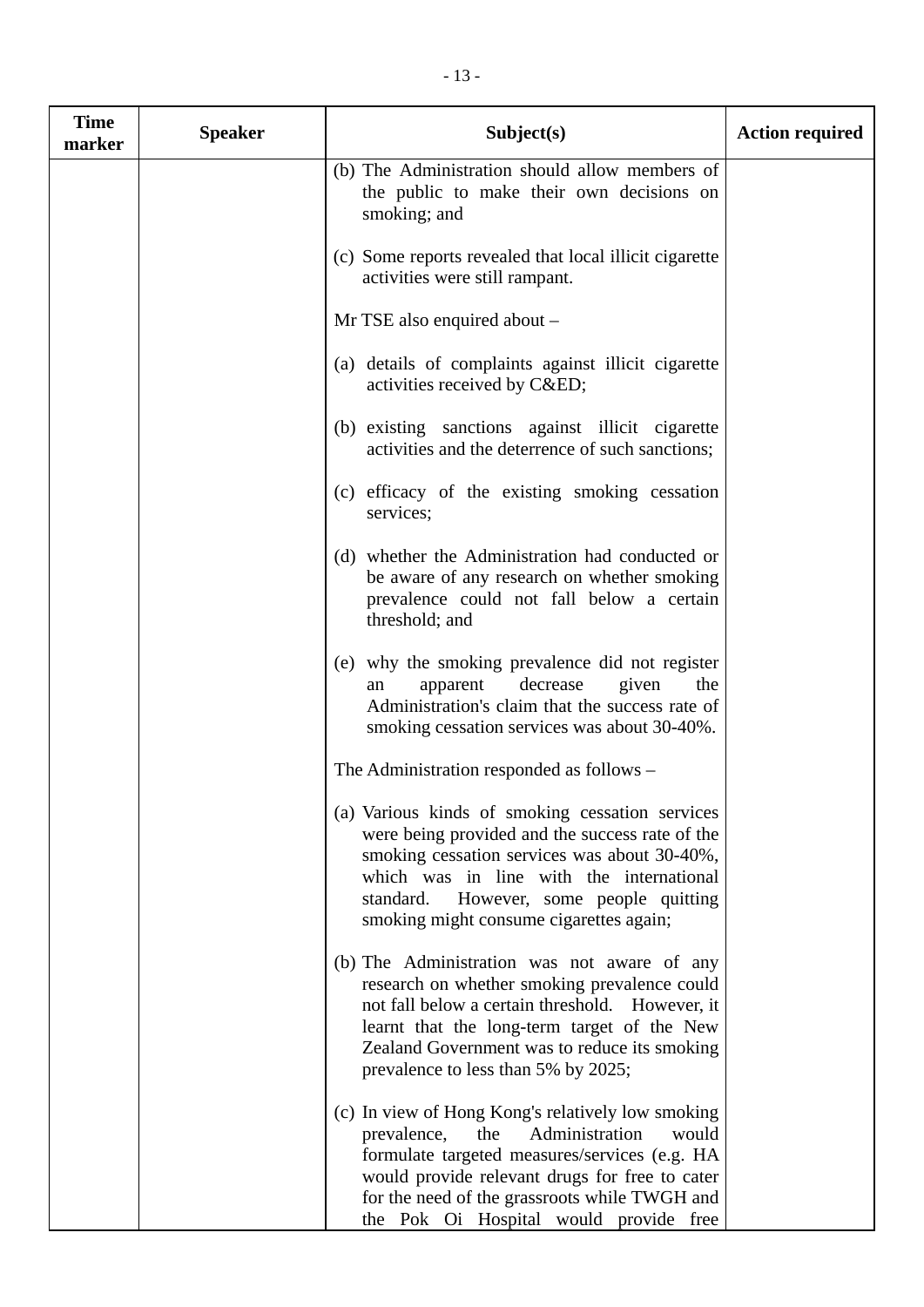| <b>Time</b><br>marker | <b>Speaker</b>                 | Subject(s)                                                                                                                                                                                                                                                                                                                                                                                                                                                             | <b>Action required</b> |
|-----------------------|--------------------------------|------------------------------------------------------------------------------------------------------------------------------------------------------------------------------------------------------------------------------------------------------------------------------------------------------------------------------------------------------------------------------------------------------------------------------------------------------------------------|------------------------|
|                       |                                | smoking cessation services). The long-term<br>target of the Administration was to minimize<br>the adverse impact of smoking.<br>Relevant<br>researches revealed that half of the smokers<br>would die from smoking-relating causes;                                                                                                                                                                                                                                    |                        |
|                       |                                | (d) While most complaints against illicit cigarettes<br>were made by the public on phone, C&ED<br>would also handle anonymous complaints. As<br>traders of illicit cigarettes had to distribute<br>leaflets<br>solicit<br>to<br>new<br>customers<br>and<br>non-consumers of illicit cigarettes might report<br>to C&ED upon receipt of the leaflets, the trend<br>in the number of complaints could reflect the<br>state of illicit cigarette activities in Hong Kong; |                        |
|                       |                                | (e) C&ED was aware that some existing customers<br>of illicit cigarette might contact traders of illicit<br>cigarettes directly. The Intelligence Bureau of<br>C&ED would collaborate with other law<br>enforcement agencies in Hong Kong and the<br>Mainland to combat the sale of illicit cigarettes<br>to the existing customers; and                                                                                                                               |                        |
|                       |                                | (f) Smugglers and sellers of illicit cigarettes would<br>likely be given immediate custodial sentences.<br>The fine for illicit cigarettes was around \$1 per<br>The Administration considered the<br>stick.<br>deterrence of such sanctions sufficient.                                                                                                                                                                                                               |                        |
| $014248 -$<br>015622  | Chairman<br>Miss CHAN Yuen-han | Miss CHAN Yuen-han's comments<br>were<br>as<br>$follows -$                                                                                                                                                                                                                                                                                                                                                                                                             |                        |
|                       | Administration                 | (a) Most Hong Kong people were aware of the<br>harmful effects of smoking.<br>However, it<br>would be difficult for some people to quit<br>smoking;                                                                                                                                                                                                                                                                                                                    |                        |
|                       |                                | (b) The Housing Department ("HD") might be too<br>stringent against residents of public rental<br>housing smoking in no smoking areas when<br>implementing the Marking Scheme for Estate<br>Management Enforcement in Public Housing<br>Estates ("the Marking Scheme").<br>Some<br>people might contravene the smoking ban<br>inadvertently because of the lack of clear<br>signage in no smoking areas;                                                               |                        |
|                       |                                | (c) The Administration should probe into the<br>causes of the increase in the number of female                                                                                                                                                                                                                                                                                                                                                                         |                        |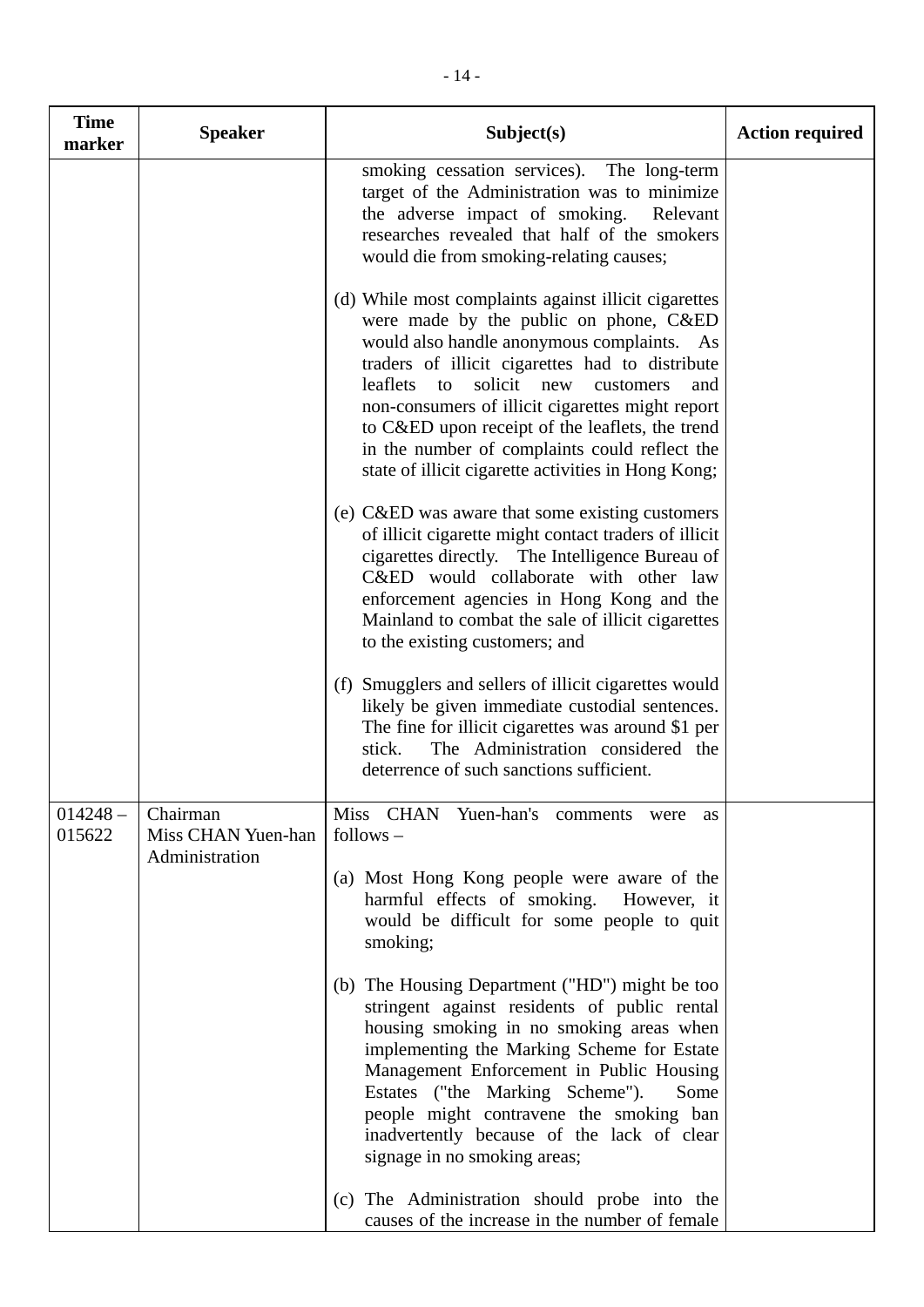| <b>Time</b><br>marker | <b>Speaker</b>                                | Subject(s)                                                                                                                                                                                                                                                                                                                                                                                 | <b>Action required</b> |
|-----------------------|-----------------------------------------------|--------------------------------------------------------------------------------------------------------------------------------------------------------------------------------------------------------------------------------------------------------------------------------------------------------------------------------------------------------------------------------------------|------------------------|
|                       |                                               | and juvenile smokers and step up efforts in<br>tackling it. Some teenagers were able to buy<br>illicit cigarettes;                                                                                                                                                                                                                                                                         |                        |
|                       |                                               | (d) The fee for informants should be increased<br>substantially to facilitate the combating of<br>illicit cigarette activities; and                                                                                                                                                                                                                                                        |                        |
|                       |                                               | (e) The Administration should emphasize in its<br>education and publicity activities the adverse<br>impact of illicit cigarettes such as the risk of<br>inhaling harmful impurities.                                                                                                                                                                                                       |                        |
|                       |                                               | The Administration responded as follows –                                                                                                                                                                                                                                                                                                                                                  |                        |
|                       |                                               | (a) TCO would relay Miss CHAN's views on the<br>Marking Scheme to HD and follow up with HD<br>on possible additional measures to provide<br>clearer signage on no smoking areas;                                                                                                                                                                                                           |                        |
|                       |                                               | (b) A recent survey revealed that the proportion of<br>female smokers was higher in the age groups of<br>30-39 and 40-49;                                                                                                                                                                                                                                                                  |                        |
|                       |                                               | (c) TCO and COSH would take targeted measures<br>to deal with female and juvenile smoking.<br>The University of Hong Kong was conducting<br>relevant research on juvenile smoking. The<br>Administration would also study relevant<br>issues like whether the youth were able to<br>purchase illicit cigarettes and whether some<br>juvenile smokers were induced by peer<br>pressure; and |                        |
|                       |                                               | (d) The relevant education and publicity activities<br>would highlight the harmful impact of illicit<br>cigarettes.                                                                                                                                                                                                                                                                        |                        |
| $015623 -$<br>020127  | Chairman<br>Mr Tommy CHEUNG<br>Administration | Mr Tommy CHEUNG clarified that he had not said<br>that smoking was harmless to health. He enquired<br>about the concrete target of the current tobacco<br>duty increase.<br>He also considered that the<br>Administration need not increase tobacco duty for<br>the sake of meeting WHO's relevant requirements.                                                                           |                        |
|                       |                                               | The Administration responded as follows –                                                                                                                                                                                                                                                                                                                                                  |                        |
|                       |                                               | (a) The tobacco duty increase was a measure to<br>protect public health rather than raising<br>revenue;                                                                                                                                                                                                                                                                                    |                        |